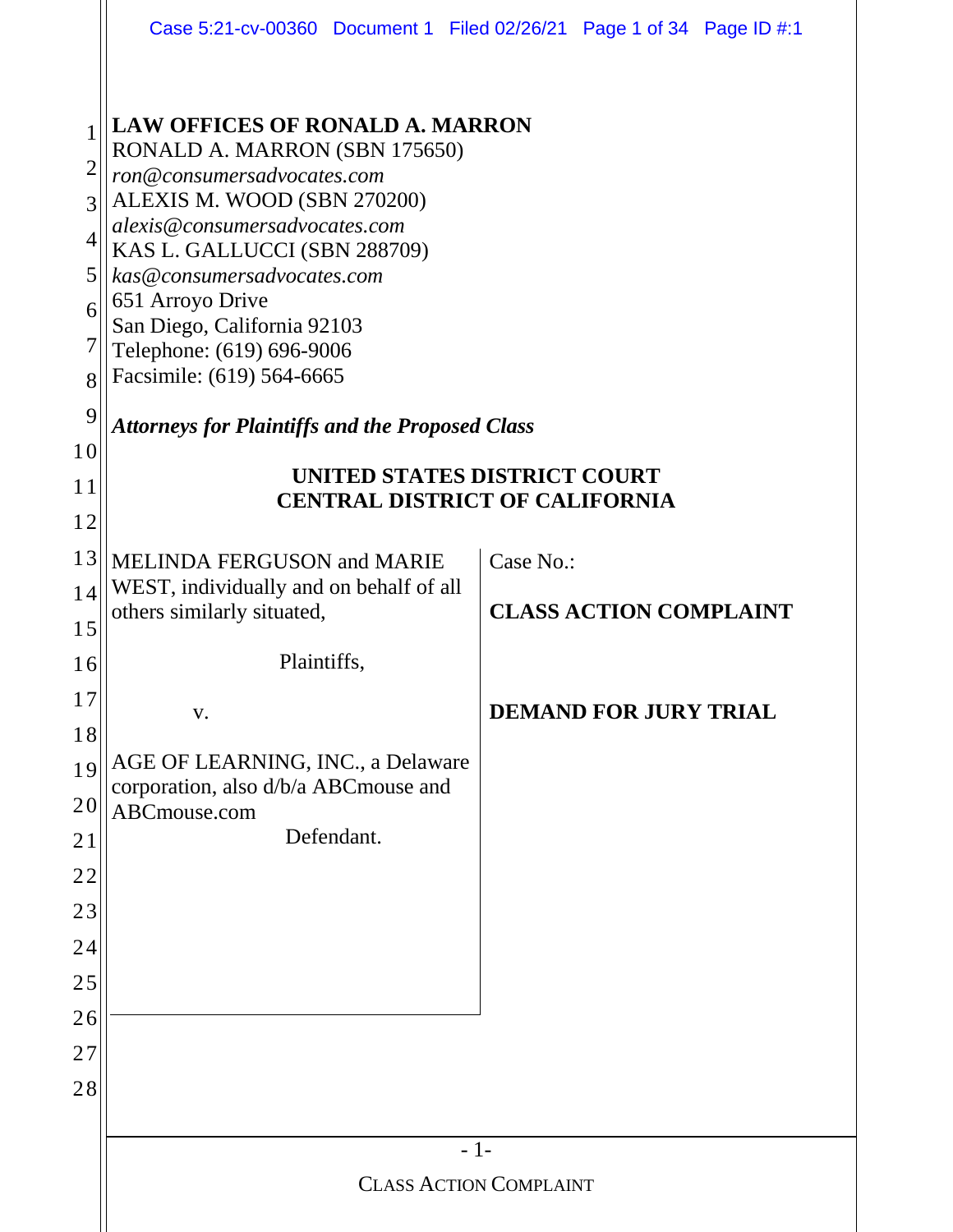1 2 3 4 5 Plaintiffs Melinda Ferguson and Marie West, on behalf of themselves and all others similarly situated ("Plaintiffs"), by and through their undersigned counsel, hereby sue Age of Learning, Inc. d/b/a ABCmouse and/or ABCmouse.com ("Defendant" or "ABCmouse") and, upon information and belief and investigation of counsel, alleges as follows:

#### 6

#### **I. INTRODUCTION**

7  $1.$ ABCmouse operates a membership-based online learning tool called ABCmouse Early Learning Academy for children ages 2 to 8 years old. Consumers 8 9 can access ABCmouse at Defendant's website, abcmouse.com, and through Defendant's mobile application ("app"). Defendant provides consumers access to 10<sup>II</sup> ABCmouse through memberships which typically cost \$9.95 for a monthly 11 membership or \$59.95 to \$79.95 for a twelve-month membership. 12

13  $2.$ Plaintiffs and class members are consumers in California who subscribed to Defendant's subscription-based services and were illegally charged 14 fees for that service. 15

16  $\overline{3}$ . Specifically, from as early as 2012 to at least September of 2020, Defendant failed to adequately disclose key terms of the subscription services and 17 18 instead enrolled consumers in yearly plans that renewed indefinitely without the 19 consumers knowledge or consent. Defendant's advertising for its service failed to disclose that memberships automatically renew, Defendant would charge members 20 each year unless the consumer canceled, and misled consumers into automatic 21 22 renewals by claiming a thirty-day free trial. Defendant also made it exceptionally 23 difficult and confusing for consumers to cancel their memberships despite claiming an "Easy Cancelation" policy. These practices and polices violate California's 24 Automatic Renewal Law, Cal. Bus. Prof. Code §§ 17600-17606, *et. seq*.  $25$ 

26 4. Furthermore, Defendant's conduct violates California's Consumers Legal Remedies Act, Cal. Civ. Code §§ 1750, *et seq*. ("CLRA"), California's Unfair 27 Competition Law ("UCL"), Business & Professional Code, §§ 17200, *et seq.,* Cal. 28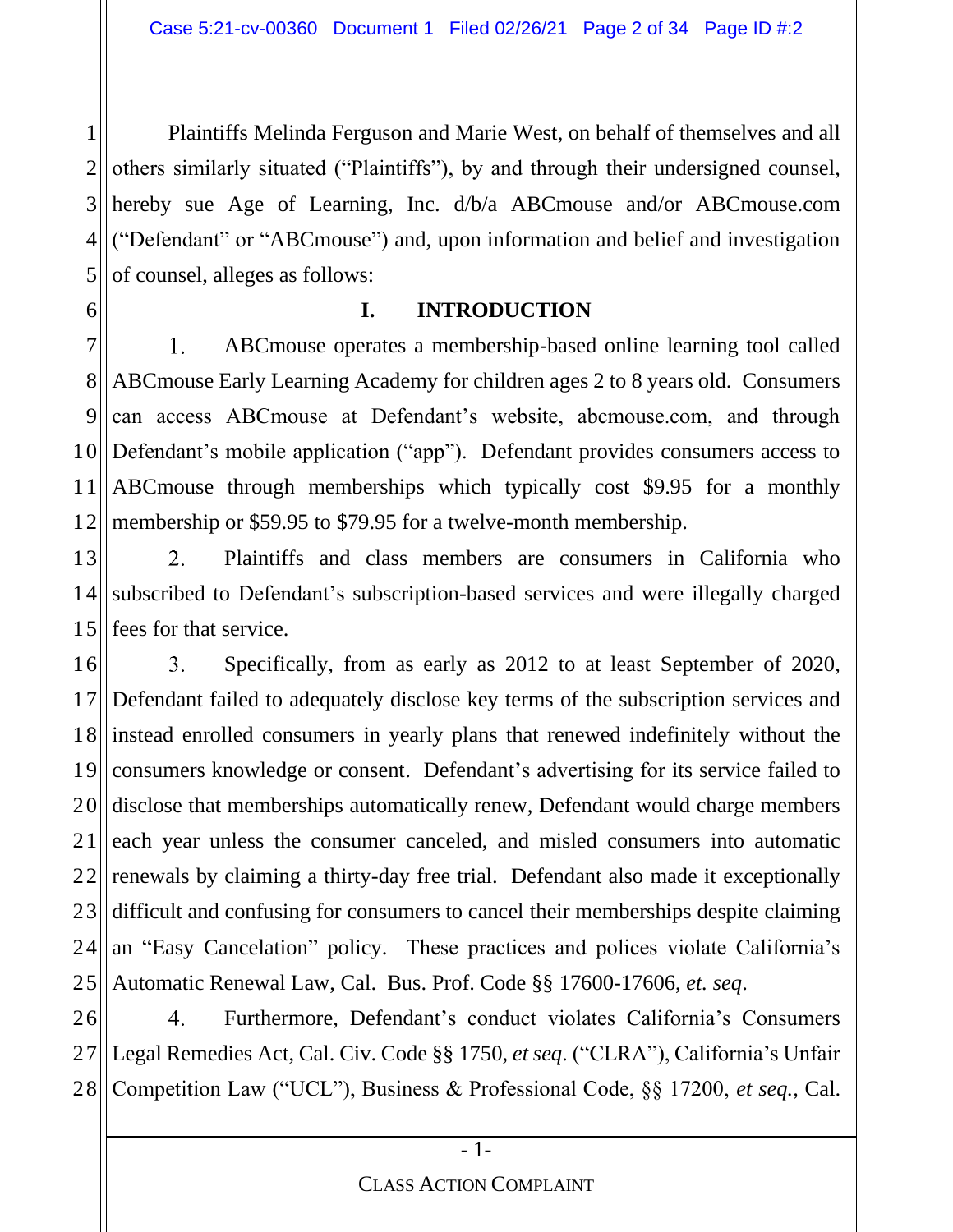1 2 Civ. Code §§ 1709-1710, Cal. Bus. & Prof. Code §§ 17600 *et seq*. and 17535, and Cal. Penal Code § 496.

3 5. As a direct result of Defendant's conduct, Plaintiffs and members of the 4 proposed class suffered economic injury in the loss of monies paid for Defendant's 5 subscriptions, as well as loss of their rescission rights.

6. Plaintiffs, on behalf of themselves and members of the class they seek 6 7 to represent, seek restitution, declaratory, injunctive, and other equitable relief, 8 statutory damages, actual and treble damages, reasonable attorneys' fees and costs, 9 and interest, as set forth below.

10

### **II. JURISDICTION AND VENUE**

11 7. This Court has subject matter jurisdiction over this action pursuant to 28 U.S.C. § 1332(d), because at least one member of the class, as defined below is  $12$ 13 a citizen of a different state than Defendant, there are more than 100 members of the class, and the aggregate amount in controversy exceeds \$5,000,000 exclusive of 14 15 interest and costs.

16 8. The Court has personal jurisdiction over Defendant because Defendant is a Delaware corporation with its principal place of business at 101 North Brand 17 Boulevard, 8<sup>th</sup> Floor, Glendale, California and regularly conducts business in 18 19 California.

20  $9<sub>1</sub>$ Venue is proper in this District pursuant to 28 U.S.C. § 1391(b)(2) because the injury in this case substantially occurred in this District and Defendant's 21 22 principal place of business is in this District.

23

## **III. PARTIES**

Plaintiff Melinda Ferguson ("Ferguson") is a resident of Rialto, 24  $10.$ 25 California.

26 11. Plaintiff Marie West ("West") is a resident of Antioch, California.

27 12. Defendant is a Delaware corporation with its principal place of business at 101 North Brand Boulevard, 8th Floor, Glendale, California 91203. 28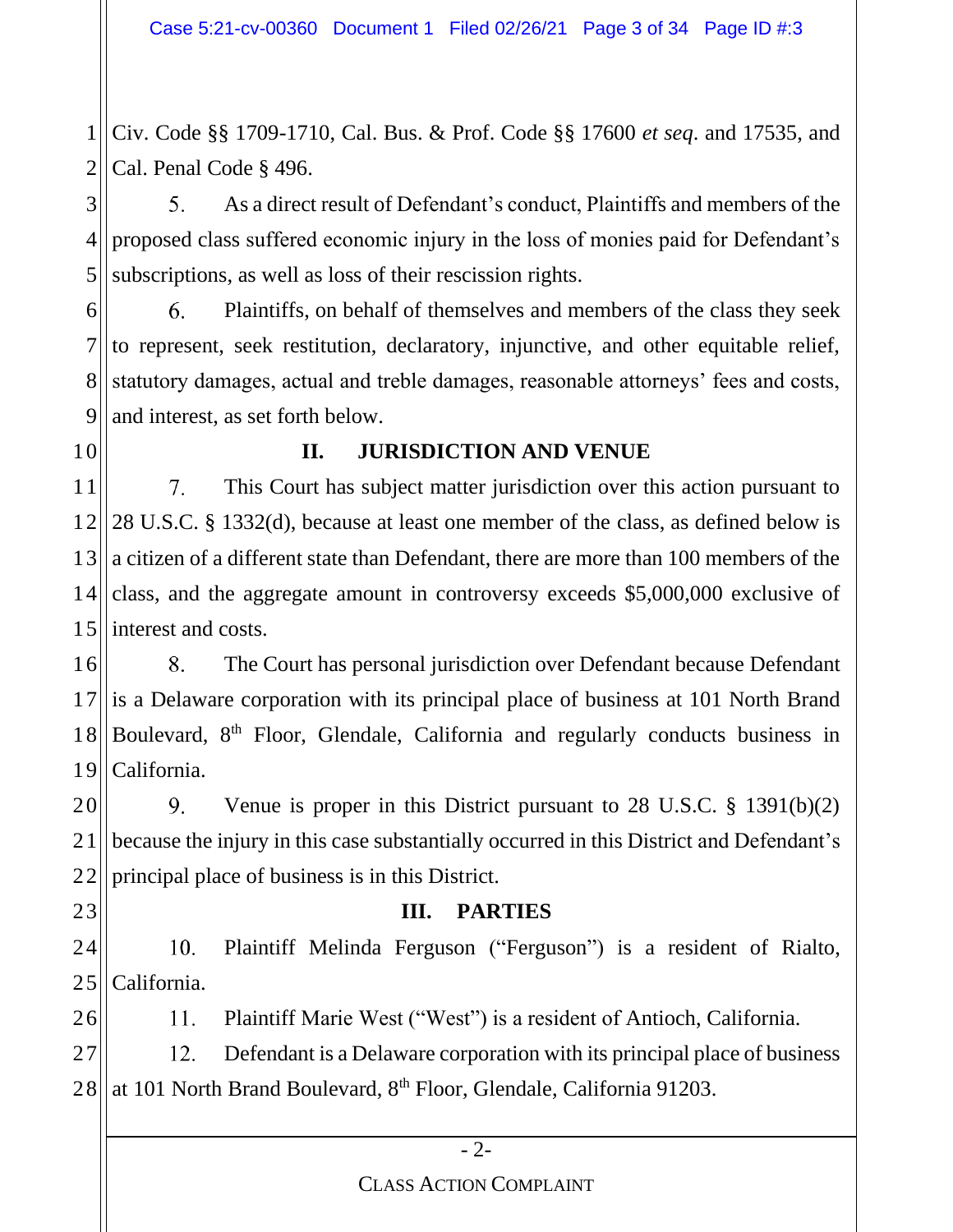1  $13.$ At all times material to this Complaint, acting alone or in concert with 2 others, Defendant has advertised, marketed, distributed, or sold online educational 3 programs to consumers throughout the United States.

# **IV. FACTUAL ALLEGATIONS**

5 14. From as early as 2012 to at least September of 2020, Defendant provided misleading advertising for its subscription-based service, placing 6 7 consumers who believed they had only subscribed to a free trial or a one-year membership, into costly auto-renew memberships which do not cancel unless the 8 consumer was able to successfully navigate through its purposefully confusing 9 cancellation path that repeatedly discourages consumers from canceling. Defendant 10 received at least tens of thousands of consumer complaints about these practices yet 11 failed to rectify the problem and instead gained profit off the misleading advertising.  $12$ 

13 Defendant's business practice aims to extract as much money as  $15.$ possible, for as long as possible, from paying subscribers. 14

15 Defendant's webpage includes an animated image of a teacher 16. 16 gesturing to her classroom and displays a bright green gift tag with a prominent link 17 offering consumers a special offer, which varied over the years (ex. "Special Offer 38% off"). 18

19 17. Consumers who clicked on the "Special Offer" link were directed to an 20 enrollment page where a box was pre-checked for a 12-month membership.

21 Consumers who used this page to sign up for a twelve-month 18. 22 ABCmouse membership were instead enrolled in an auto-renewal program where  $23$ Defendant charged them a yearly membership fee ranging from \$59.95 to \$79.95 24 immediately and each year thereafter until they affirmatively canceled. Defendant did not disclose the auto-renewal on the sign-up page. Defendant also failed to 25 disclose how to cancel the auto-renewal that consumers were not even aware 26 27 Defendant had deceivingly enrolled them in.

28

4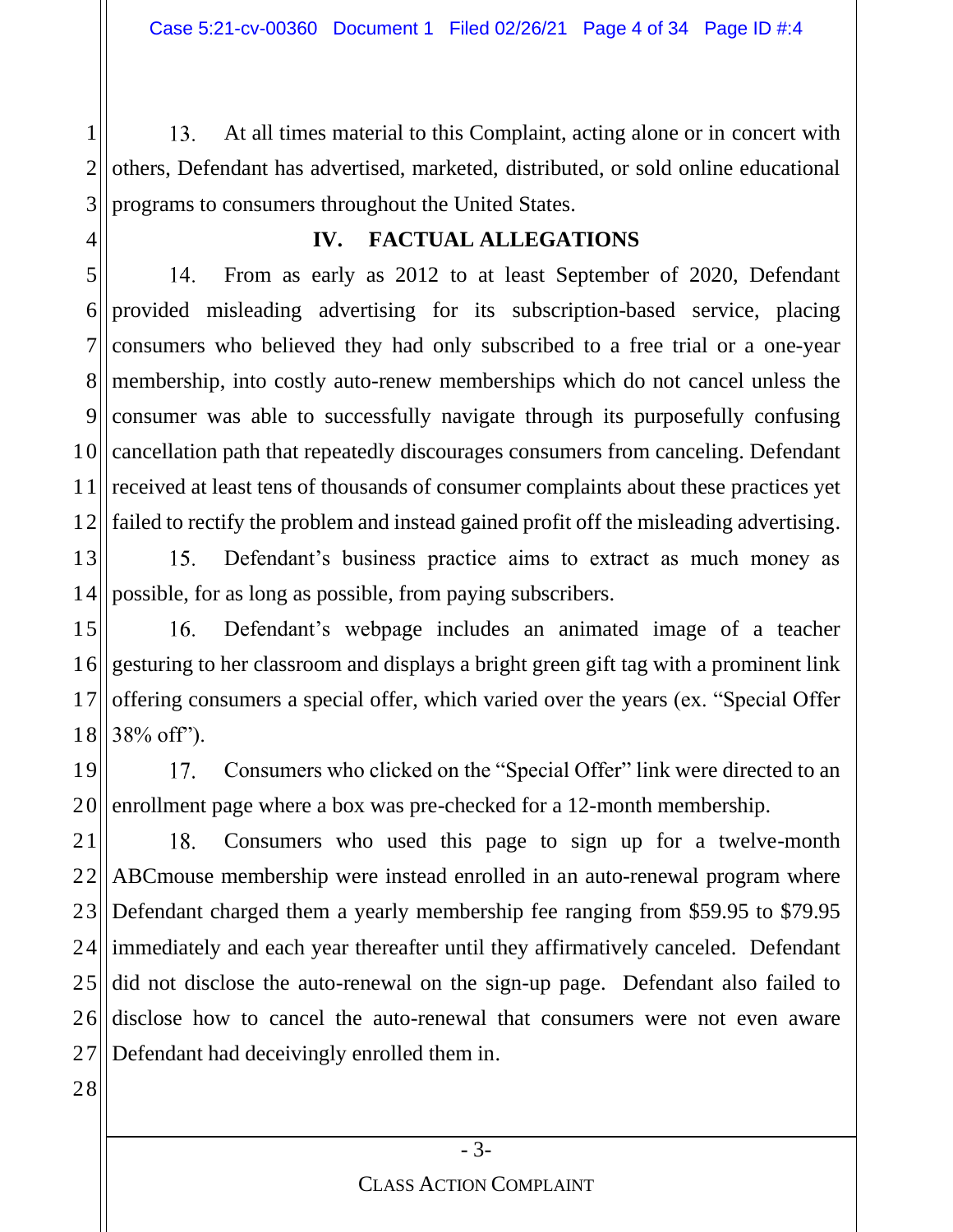1 19. Similarly, when consumers enrolled in a 30-day free trial of an 2 ABCmouse monthly membership, Defendant often enrolled the customers into an 3 annual auto-renewal membership without the consumers' knowledge or consent.

4 20. Other times when consumers enrolled in a 30-day free trial, Defendant 5 often offered them alternative payment options following their free month, including twelve months or six months for a lower amount than initially advertised. Defendant, 6 7 however, did not disclose that after charging consumers who selected these options immediately for the stated membership term, Defendant would charge consumers 8 9 again at the end of that period for the full six or twelve months, and on a recurring 10 basis thereafter until they canceled.

11 21. Defendant describes the ongoing nature of these term memberships only in separately hyperlinked terms and conditions. Yet, even if consumers were 12 to click on the hyperlinked terms and conditions, they would be unlikely to see that 13 Defendant's term memberships automatically renew each year. Defendant buried 14 15 this information in dense text, in small font and in single-spaced type. A far cry 16 from the clear and conspicuous disclosures as required by law.

In or around early 2018, Defendant received a Civil Investigative 17 22. 18 Demand from the Federal Trade Commission ("FTC"). *See* 19 <https://www.ftc.gov/system/files/documents/cases/1723086abcmousecomplaint.pdf> (last visited February 23, 2021). At that time, Defendant modified its term 20 membership enrollment pages to include information about the membership's 21 22 automatic renewal, but Defendant buried the information in the smallest font on the page under a bright red heading labeled "Easy Cancellation." *Id*. This disclosure 23 24 was not close to or in similar size, brightness, or prominence to Defendant's representation that consumers were paying "\$59.95 for 12 Months" of membership. 25 *Id.* Thus, despite this modification, consumers were unlikely to see any disclosure 26 27 of the automatic renewal of their twelve-month memberships.

28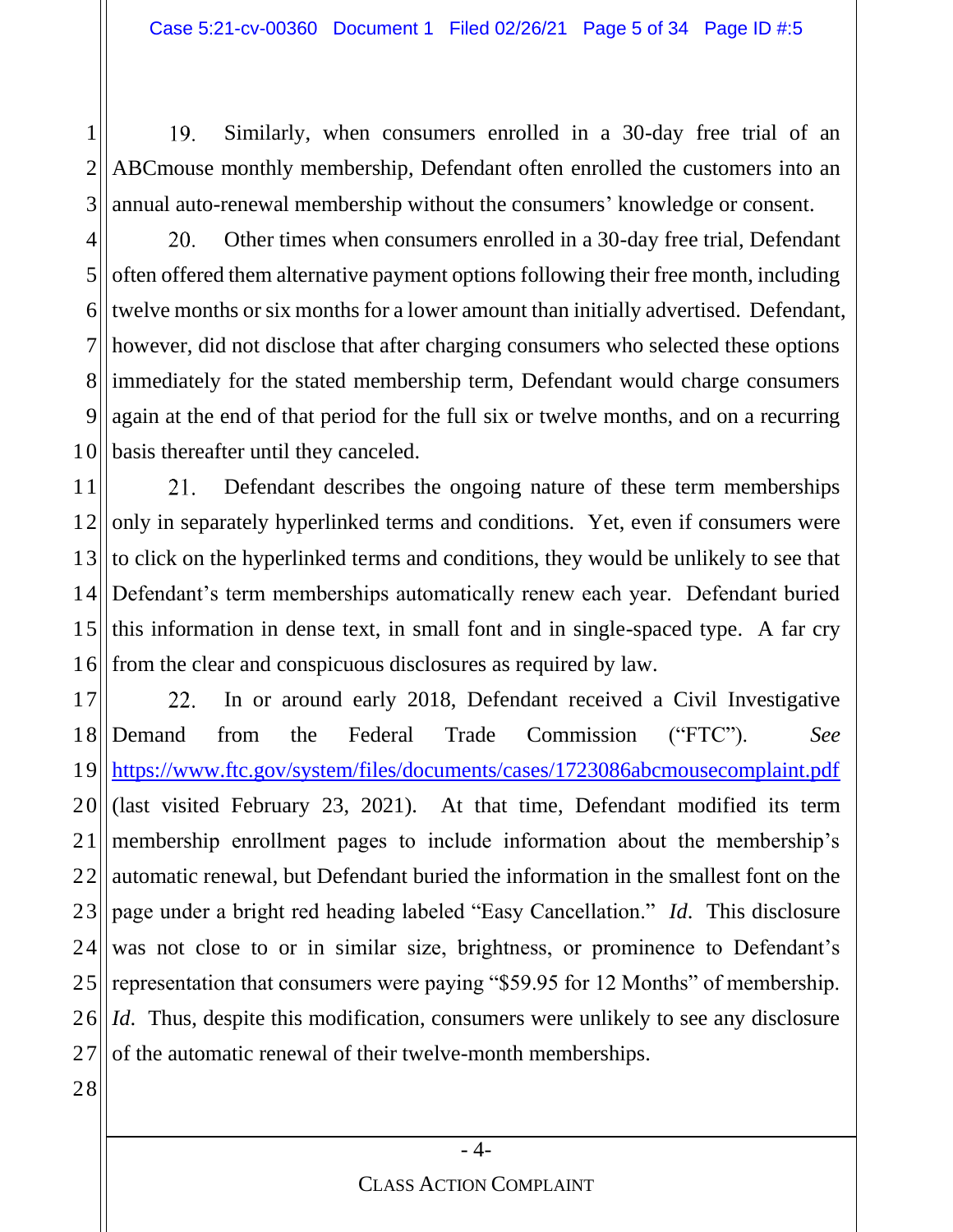1 23. Making matters worse, Defendant knowingly enters consumers into 2 auto-renew memberships aware that the consumers do not know the subscription 3 renews itself.

4 24. In fact, according to the filed FTC Complaint against Defendant in 5 September of 2020, after which a settlement was reached, Defendant conducted an internal review in January of 2015 and determined that common customer support 6 issues include that the "Subscription page is misleading," and "Customers are 7 confused about their billing plan on registration, customer do not like they [are] not 8 9 notified of their auto-renewal." *See* 10 <https://www.ftc.gov/system/files/documents/cases/1723086abcmousecomplaint.pdf> (last visited February 23, 2021). Additionally, the January 2015 internal review 11 found that the "Cancellation Path is too long," that the "Cancellation process is 12 confusing," and that an ABCmouse membership was "not easy to cancel like 13 advertised." *Id*. That same year, Defendant's Senior Director of Operations wrote: 14 To improve customer experience / satisfaction, . . . I'd take a look at the impact 15 16 of reducing the number of clicks in the online cancellation flow. I believe 17 there are 8-9 clicks required currently, in order for a customer to successfully 18 end their subscription.

 $19||Id.$ 

20 25. The FTC Complaint also found that the Defendant failed to make it easier to cancel after the 2015 internal review but instead made it more difficult. 21  $22$ Specifically, in April 2016, Defendant added two screens to the cancellation mechanism, which, Defendant found, resulted in a "lower cancellation percentage." 23 In May 2017, after Defendant's Senior Design Director reported that, according to 24 the customer support department, "the cancellation path is too hard to get to and get 25 through," Defendant changed its Parent Dashboard, including to make the 26 27 "Cancellation Policy" link less prominent. Defendant later concluded that because of this change, cancellations "decreased by approximately 10%-15%." In June 2017, 28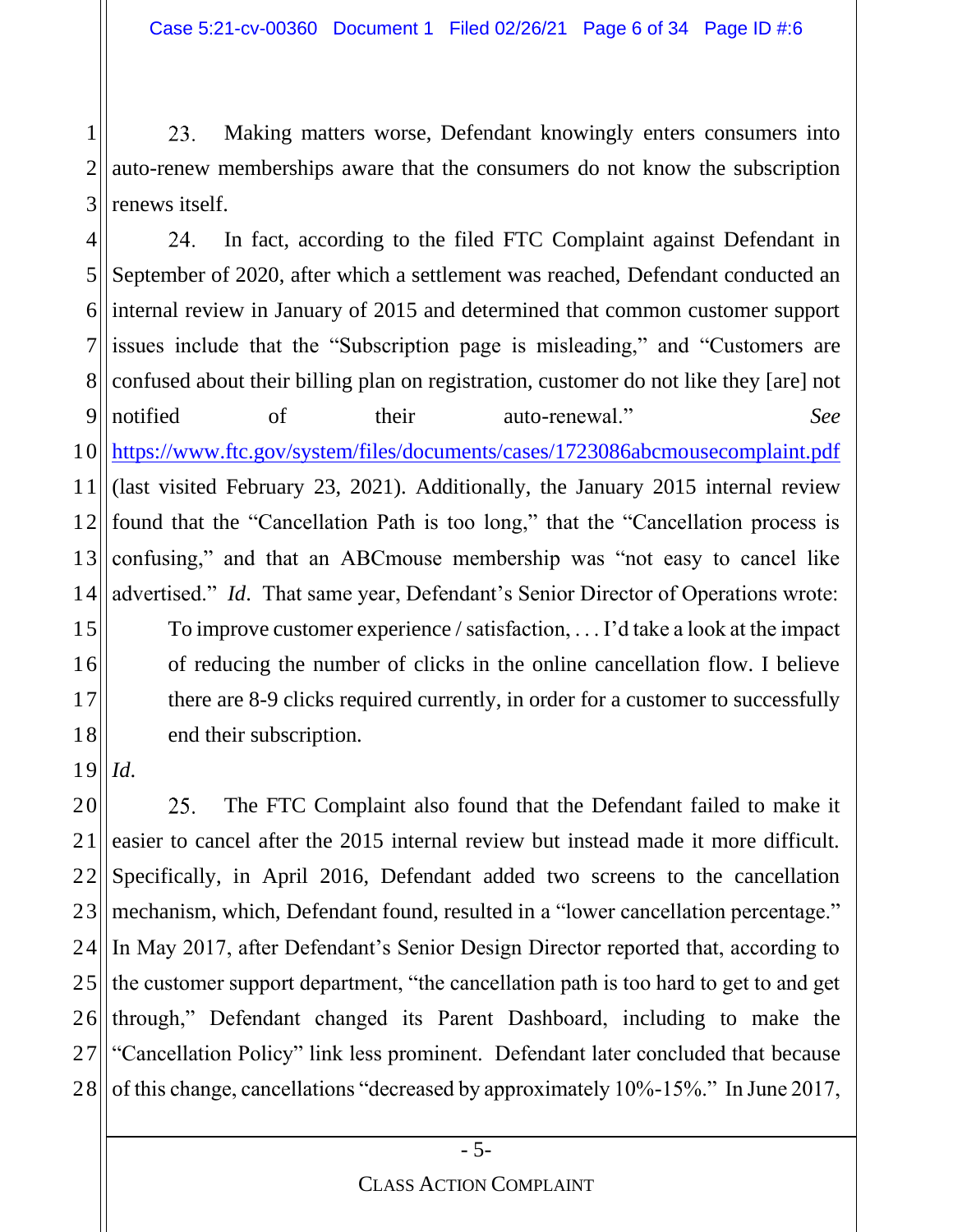1 2 3 shortly after this change was made, the same Senior Design Director reported that "the decrease of cancellation % of those entering the Parents Section to completion of the cancellation path." *Id*.

4 26. It was only after the FTC issued a Civil Investigative Demand to Age 5 of Learning that Defendant modified its online cancellation mechanism. However, despite its modifications, Defendant's cancellation mechanism continued to be 6 located within a link to Defendant's "Cancellation Policy;" continued to contain 7 multiple screens that consumers had to navigate in order to cancel; continued to 8 9 provide consumers with multiple links that if clicked, would take them out of the cancellation path without warning; and required as many as seven clicks to complete. 10 Thus, consumers continued to complain that Defendant did not honor their 11 12 cancellation requests.

13 27. Consumers have been injured by Defendant's practice of renewing consumers' subscriptions without their consent and knowledge and making it 14 15 difficult for consumers to cancel their subscriptions.

16 28. The website Better Business Bureau provides some examples that chronicle their common grievances. Customer Reviews give Defendant 1.04 out of 17 18 5 stars with numerous billing complaints such as the following:

19

20

21

22

23

24

25

26

27

28

• 9/30/2020 - I have submitted requests to cancel Age of Learning, there is no app nor is there a link to apple. Age of Learning refuses to acknowledge the request. I have contacted Age of Learning multiple times to cancel the subscription. They reply that it is through apple and it is not. I have been charged \*\*\*\*\* for numerous months and have not had access to the account. Their subscription practices are fraudulent at best.

• 9/11/2020 - Requested cx of account 02/20. Confirmed cancellation. Still billed as of 08/20. I requested cancellation of account in February 2020. I received an email stating that I would no longer be billed. I have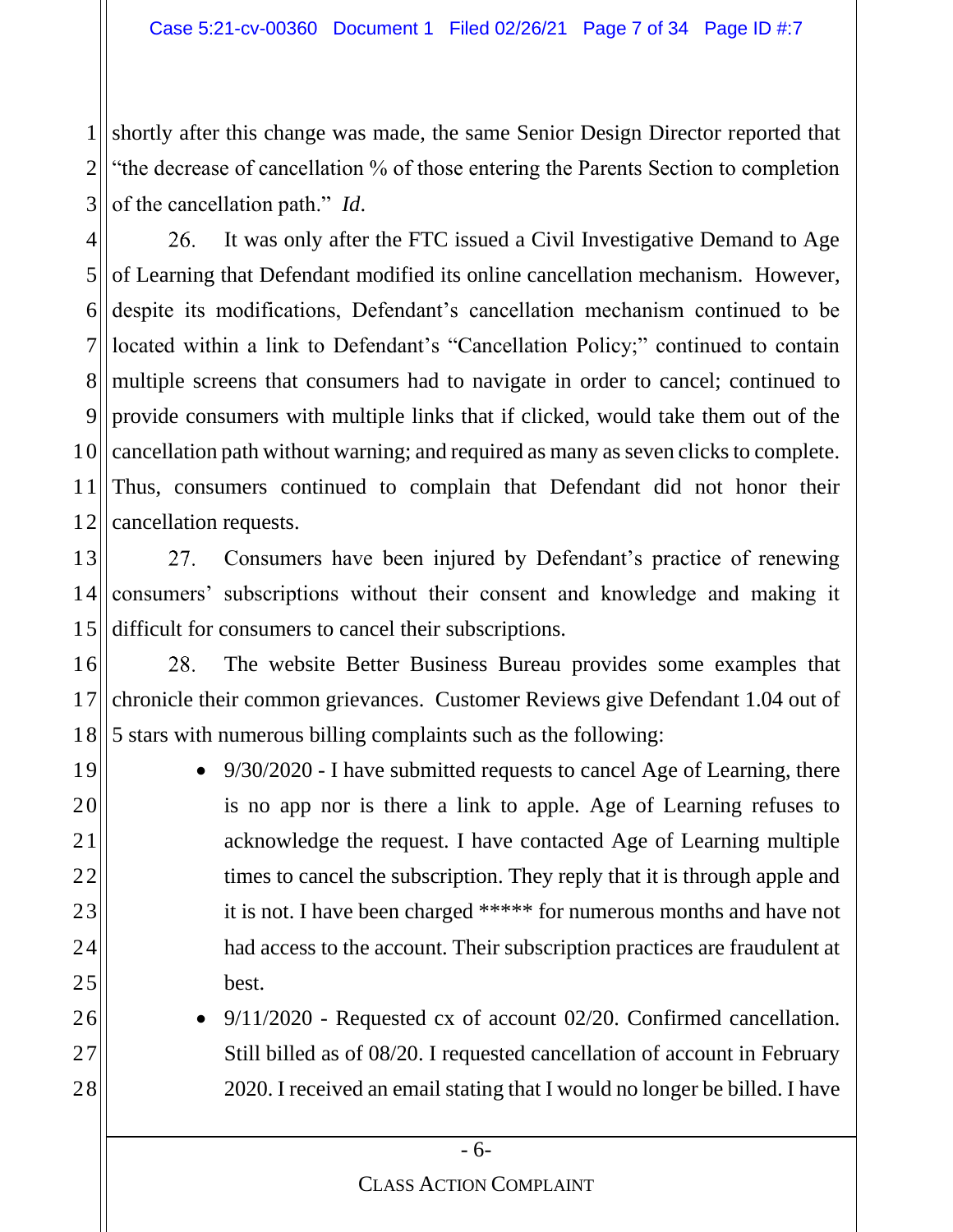been billed every month since, as of August 2020. I contacted the company again in March, and again in April with the same result. I'm told there is no active account with that email, yet I keep being charged. I have attempted to cancel the account through the website and get a notice that the subscription is not active, yet I see a \*\*\*\*\* charge every month. Company says they have no record of an account with my email address, yet keep taking the money.

• 6/24/2020 - Age of Learning, Inc. has continued to charge me \$9.95 monthly for the last 3-4 years, even after I asked for the account to be canceled in writing. I signed up my daughter for ABCmouse (Age of Learning, Inc.), an online learning program when she was 5 years old. My daughter is now 10 years old and has not used the program for the last 3-4 years. Back in 2018 I emailed the company to cancel my account. I could not cancel through the App because I didn't find the cancel option. The company emailed me and informed me I would have to cancel through the App itself. I again explained to them that I did not know how to do that and I again requested that my subscription be canceled. I called a number I found in the email and never was able to get a live operator. I left a message and months later I got a call back, they left a message and I called them back and again did not get a live operator. I continued to call and email numerous times requesting my subscription be canceled. This was in 2018 and 2019 now we are in 2020 and this company is still charging my bank \$9.95 monthly for a service that no one has used in years and I requested in writing be canceled. They can log into my subscription and see that no one has logged in or used the service in the last 3-4 years. I give permission for BBB to receive a print out of the usage from this program, which will show that no one has logged in in years. I feel like this company is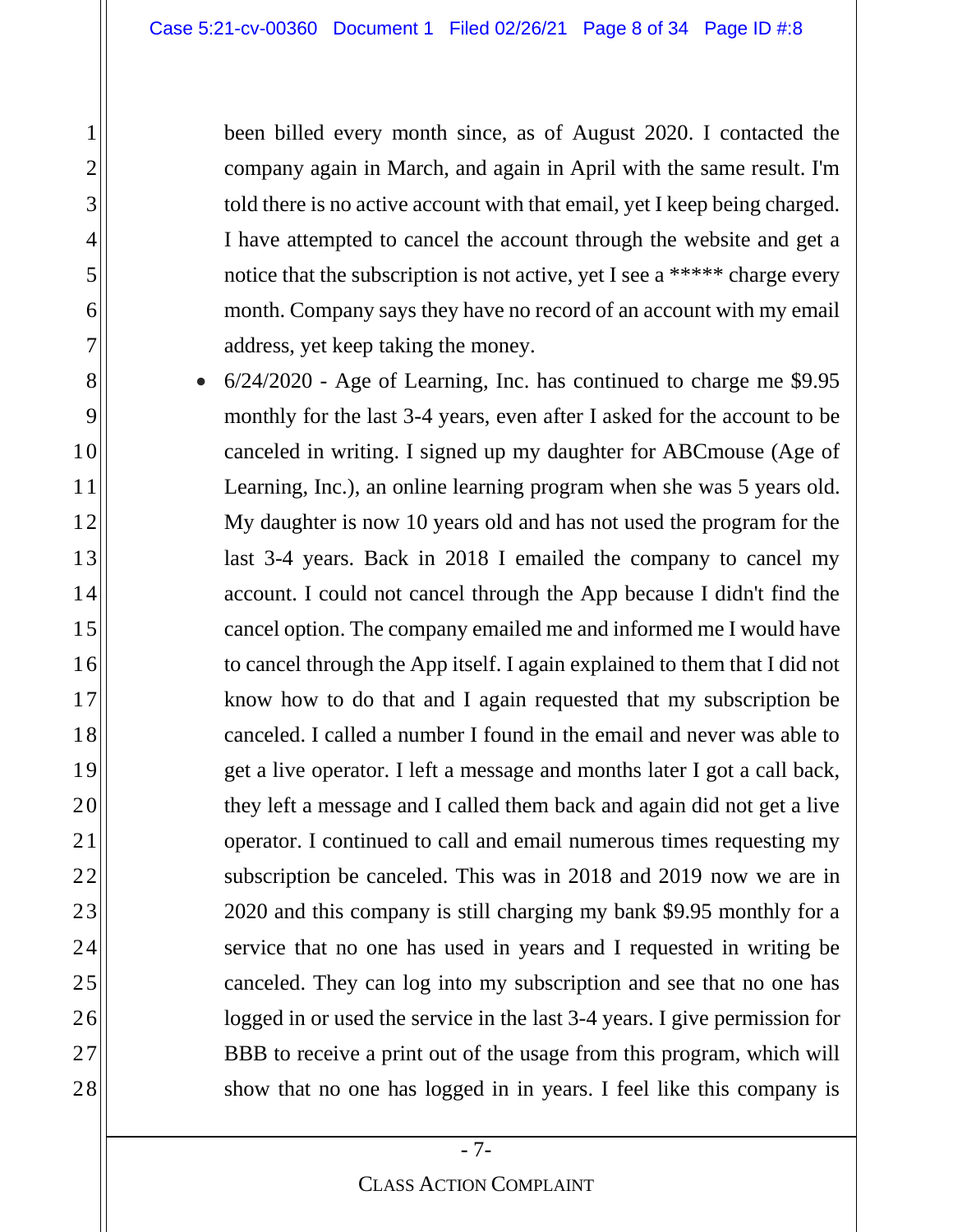stealing from me, because they refuse to cancel. I now have a four year old son and would love to have him use the program to prepare for Kindergarten, but I will not work with a company with these horrible practices. I also, feel like they purposefully make it difficult for customers to cancel their subscriptions. They must be doing this to other parents who were just trying to prepare their children for school.

• 4/30/3030 - I only had a trial version of ABCMouse, and I discovered I didn't want to continue the trial. I went to cancel, and I was tricked into a subscription. On April 19, I signed up for a trial version of ABCMouse as part of a promotional offer. I never used it once, nor did I download the app to check it out. On April 28, I went onto the mobile site to cancel my subscription, which was scheduled to to change me on May 19. However, when I went to unsubscribe on the android app, the buttons refused to work, pages kept popping up incidentally, and it all seemed very ungainly. When I made it to the cancellation page, ABCMouse tried twice to make me subscribe, putting the keep subscription button above the cancellation one. Then, when I clicked "yes I want to cancel subscription" they page went onto another screen which I assumed was where I would enter my password and unsubscribe. The keyboard automatically pops up to have me enter my password for confirmation, conveniently covering up the fact that THE EMAIL ENTRY IS FOR A SUBSCRIPTION! Not only did they ask me to confirm my subscription (which they would asked for when in cancellation) but they overdrew my bank account linked to my paypal, which they were not authorized to do! I want a refund, and they ought to offer a better way of contacting them about this that through the BBB!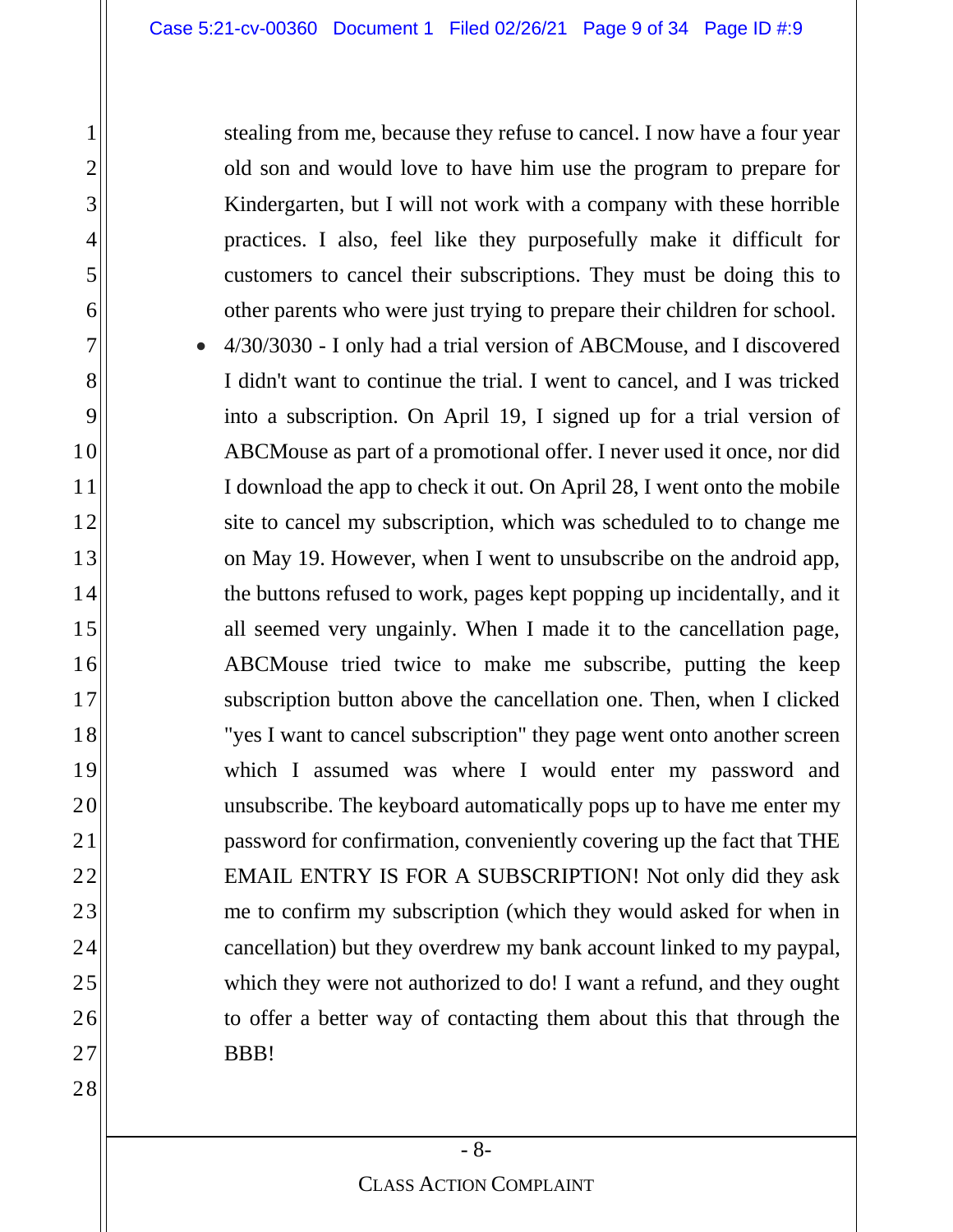- 4/21/2020 I have been trying, since the day I purchased, to get human correspondence from ABCMouse.com to receive a refund for what I was unexpectedly charged. ABCMouse.com advertised a one month free trial. On 4/7/20, I signed up. They required me to input credit card information, which seems like it'd be used to charge me AFTER the 30 day trial; should I choose to continue using the program. What was not made clear at all, was that I'd be charged \$59.40 for the full year of subscription, immediately. The advertising was very misleading. Its should more accurately state that if you sign up for a year, you'll receive an additional month free. There is no number to call listed on the website so I contacted the only email address available, stating that I'd like a refund. I did this the same day I signed up for the trial, 4/7/20. Furthermore, my child did not like the program at all, unfortunately. So, there's even more of a reason to seek a refund. I received a generic email from \*\*\*\*\*\*\* that listed information on how to cancel my subscription/membership. NOTHING addressed my desire for a refund or how to seek further info on how to do this. I emailed for a second time and again received the exact SAME generic email about cancellation, this time from \*\*\*\*\*\*\*. It has now been a week and I have reached out 4 times. This is absolutely ridiculous. I feel taken advantage of. I simply want a refund. My request is not complicated. Upon visiting the BBB, I see several complaints that are similar.
	- 4/14/2020 I was billed for a yearly subscription of ABC mouse automatically the same day when I chose a 30 day "free trial" I registered for a "30 day free trial" of ABCmouse for my child. The terms and conditions stated that my subscription would be renewed monthly if I did NOT cancel. It did NOT say that I would be charged an annual fee the same day! The SAME DAY I registered for the 30

1

2

3

4

5

6

7

8

9

10

11

12

13

14

15

16

17

18

19

20

21

22

23

24

25

26

27

28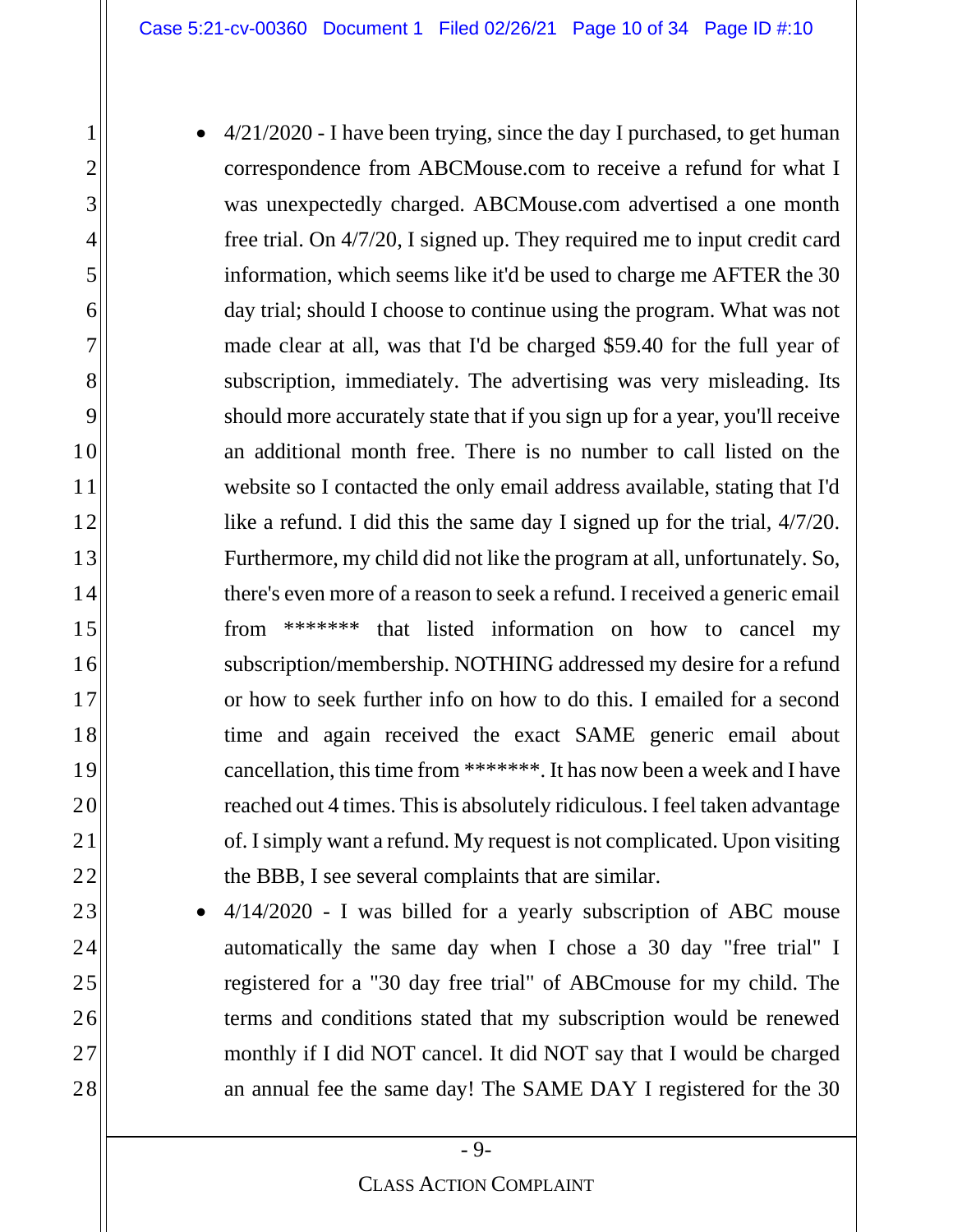day "free" trial, i was charged an annual subscription fee of \*\*\*\*\*\* USD. I emailed customer service and received no response to my claim. I since have gone online and read many poor reviews of similar people in this "scam-like" situation. I feel like it is a total scam taking advantage of parents who are trying to educate their children during this pandemic. On top of that, I couldn't even get the app to work as it was so overloaded (likely with the "free trial" being promoted).

- 3/31/2020 In spring of 2019 I signed up for one year subscription for my grandkids. They auto-renewed without my knowledge and hit my PayPal for \*\*\*\*\*\*\* In spring of 2019 I signed up for one year subscription for my two grandkids to use. They barely used and the last was April 2019. This past Wednesday I noticed that they hit my PayPal account for \*\*\*\*\*\* for another year without my knowledge beforehand. I didn't get an e-mail saying "unless you cancel by ... your account will be charged" like all REPUTABLE companies. I've called and of course no one there. I sent an e-mail they their system on Wed and got no response. I cancelled at that point. I contacted PayPal and got no help there either. This is FRAUD!
- $3/25/2020$  I HAD NO IDEA they were going to charge me annually. I thought you paid for what you wanted and what I wanted was one year. Not till I die!!! I just happen to be looking through my account due to the virus and I noticed the charge from October 6th. I was SHOCKED! I never authorized this charge. I NEVER gave them permission to charge me besides the initial payment. To prove that, you can see that we didn't even use the subsection because I assumed it ended! I am not paying for something I didn't authorize and I will fraud the charge as soon as this virus nightmare is over. I will also not stop until I make sure as many people as I know that this company is a thief!!!!!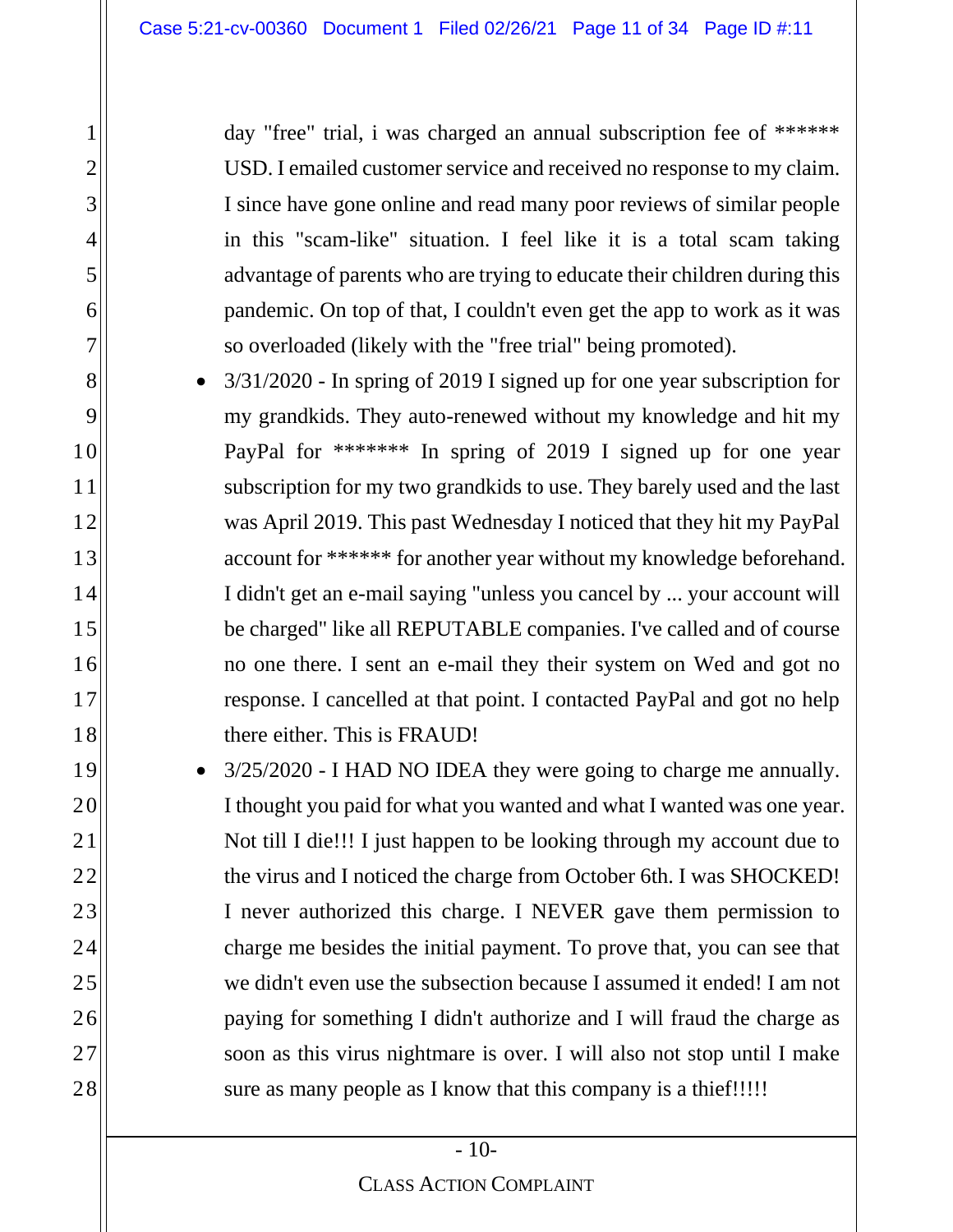• 6/7/2019 - I did not realize this was an automatic renewal subscription. I received a charge of \$59.99 to my PayPal account on 6/5 and I want it back. I did not realize this service automatically renews itself. I received a charge to my PayPal account on 6/5 in the amount of \$59.99. My children no longer use ABC mouse and I have no use for a yearly membership at this time. Once I received the charge, I immediately contacted customer service to cancelation/refund to which I received a generic e-mail with directions on how to cancel with no mention of a refund. I did so, but it says my membership will not be canceled until 6/5/2020. I want it canceled now with a full refund since I will not be using it at all in the next year. I constantly received e-mails from ABC mouse about promotions if you renewed now. If the service renews automatically, then why would I have received e-mails requesting I renew? That is very misleading. Please refund my money and cancel the service.

• 2/25/2019 - I signed up for a free trail for ABCMOUSE.com back in 2018. Even though I cancelled the account exactly as they stated and have not used the account I continue to be charged \$9.95 a month since then. I have cancelled my card and had new cards issued. I just today learned from my bank that they can just push the payments through in order to get their money. I can not even log into the account to cancel the account or to make sure that the account is closed for good with out having to input my credit card information. I have sent numerous email and called several times to no avail. This company continues to take money out of my account without my permission and it needs to stop. The company has taken \$99.50 since June of 2018 and also charged me twice in the month of June when I was not even suppose to be charged once. the email I used for the account is \*\*\*\*\*\*\*\*\*\*\*\*\*@yahoo.com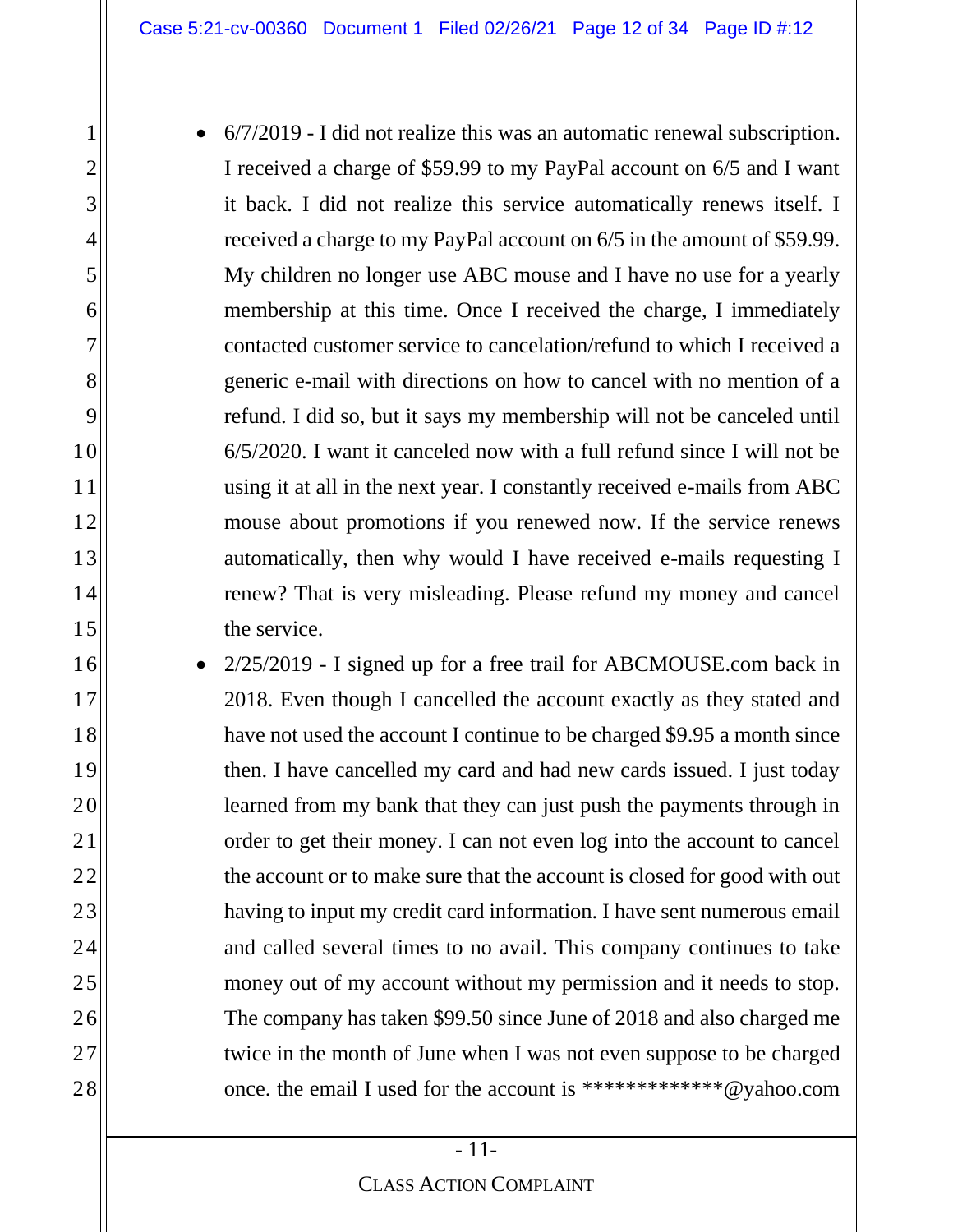Like I stated the card I used to open the account has since been terminated. Any help would be greatly appreciated.

3 4 *See* [https://www.bbb.org/us/ca/glendale/profile/online-education/age-of-learning](https://www.bbb.org/us/ca/glendale/profile/online-education/age-of-learning-inc-1216-100117983)[inc-1216-100117983](https://www.bbb.org/us/ca/glendale/profile/online-education/age-of-learning-inc-1216-100117983) (last visited February 23, 2021).

5 29. FTC Commissioner Rohit Chopra made the following statement regarding Defendant's practices following the FTC settlement: 6

At a time when many parents are looking for more opportunities for educational enrichment online, it is disappointing that services like ABCmouse have scammed millions of dollars from families through dark patterns, as alleged in the Commission's complaint. By making it extremely difficult to cancel recurring subscription fees, ABCmouse engaged in conduct that was not only unethical, but also illegal.

 $13$ *See*

1

2

7

8

9

10

11

12

14 15 [https://www.ftc.gov/system/files/documents/public\\_statements/1579927/172\\_3086](https://www.ftc.gov/system/files/documents/public_statements/1579927/172_3086_abcmouse_-_rchopra_statement.pdf) [\\_abcmouse\\_-\\_rchopra\\_statement.pdf](https://www.ftc.gov/system/files/documents/public_statements/1579927/172_3086_abcmouse_-_rchopra_statement.pdf) (last visited February 23, 2021).

California's Automatic Renewal Law, Cal. Bus. Prof. Code, §§ 17600- 16 30. 17606, was enacted in December 2010. The stated intent of the Legislature was "to 17 end the practice of ongoing charging of consumer credit or debit cards or third-party 18 19 payment accounts without the consumers' explicit consent for ongoing shipments of a product or ongoing deliveries of service." *See* Cal. Bus. Prof. Code § 17600. 20

21 Cal. Bus. Prof. Code § 17601(a) defines the term "automatic renewal" 31. 22 to mean "a plan or arrangement in which a paid subscription or purchasing 23 agreement is automatically renewed at the end of a definite term for a subsequent term." Defendant, through its website and the app, offered and continues to offer 24 consumers in California, (including Plaintiffs and class members) education services 25 using a plan or arrangement in which a paid subscription is automatically renewed 26 27 at the end of a definite term. Defendant's subscriptions were, and are, "automatic renewal" plans under Cal. Bus. Prof. Code § 17601(a). 28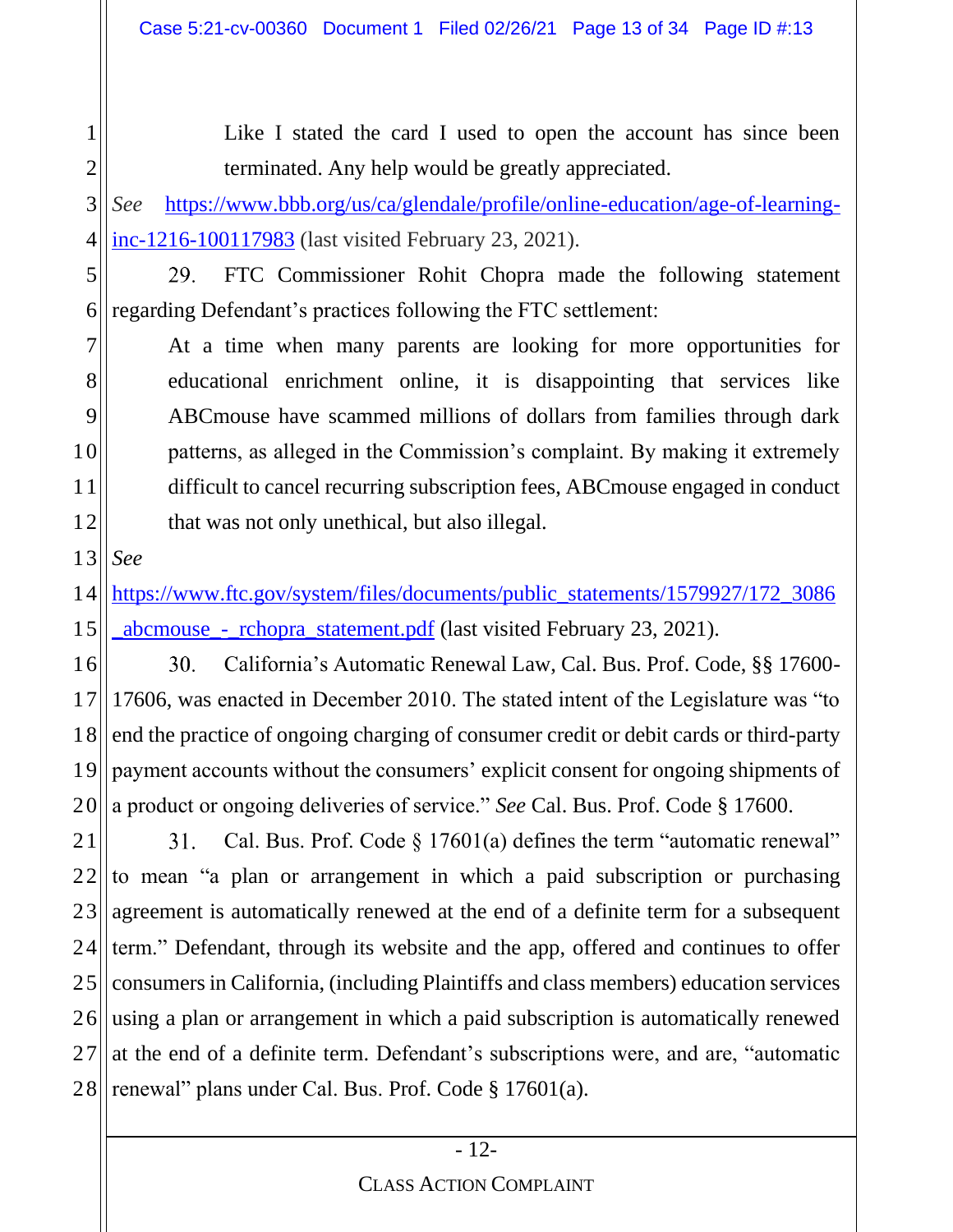1 32. Cal. Bus. Prof. Code  $\S 17602(a)(1)$  makes it unlawful for any business 2 that makes an automatic renewal or continuous service offer to a consumer in 3 California to:

Fail to present the automatic renewal offer terms or continuous service offer terms in a clear and conspicuous manner before the subscription or purchasing agreement is fulfilled and in visual proximity, or in the case of an offer conveyed by voice, in temporal proximity, to the request for consent to the offer…

9 Cal. Bus. Prof. Code § 17601(b) defines the term "automatic renewal  $33.$ 10 offer terms" as the following clear and conspicuous disclosures:

11 12 (1) That the subscription or purchasing agreement will continue until the consumer cancels.

13 (2) The description of the cancellation policy that applies to the offer.

14 15 16 17 (3) The recurring charges that will be charged to the consumer's credit or debit card or payment account with a third party as part of the automatic renewal plan or arrangement, and that the amount of the charge may change, if that is the case, and the amount to which the charge will change, if known.

- 18 19 (4) The length of the automatic renewal term or that the service is continuous, unless the length of the term is chosen by the consumer.
	- (5) The minimum purchase obligation, if any.

4

5

6

7

8

20

21 At all relevant times, Defendant failed to disclose the "automatic 34. 22 renewal offer terms" required by Cal. Bus. Prof. Code § 17601(b) before California consumers purchased their subscriptions. At no time during Defendant's 23 24 subscription flow, or the process by which California consumers are presented with and then accept an offer for an automatically renewing premium subscription, did 25 Defendant clearly and conspicuously disclose (i) that the subscription will continue  $26$ 27 until cancelled (ii) the cancellation policy that applied to the offer; (iii) the recurring charges that would be charged to the consumer's credit or debit cards or third party 28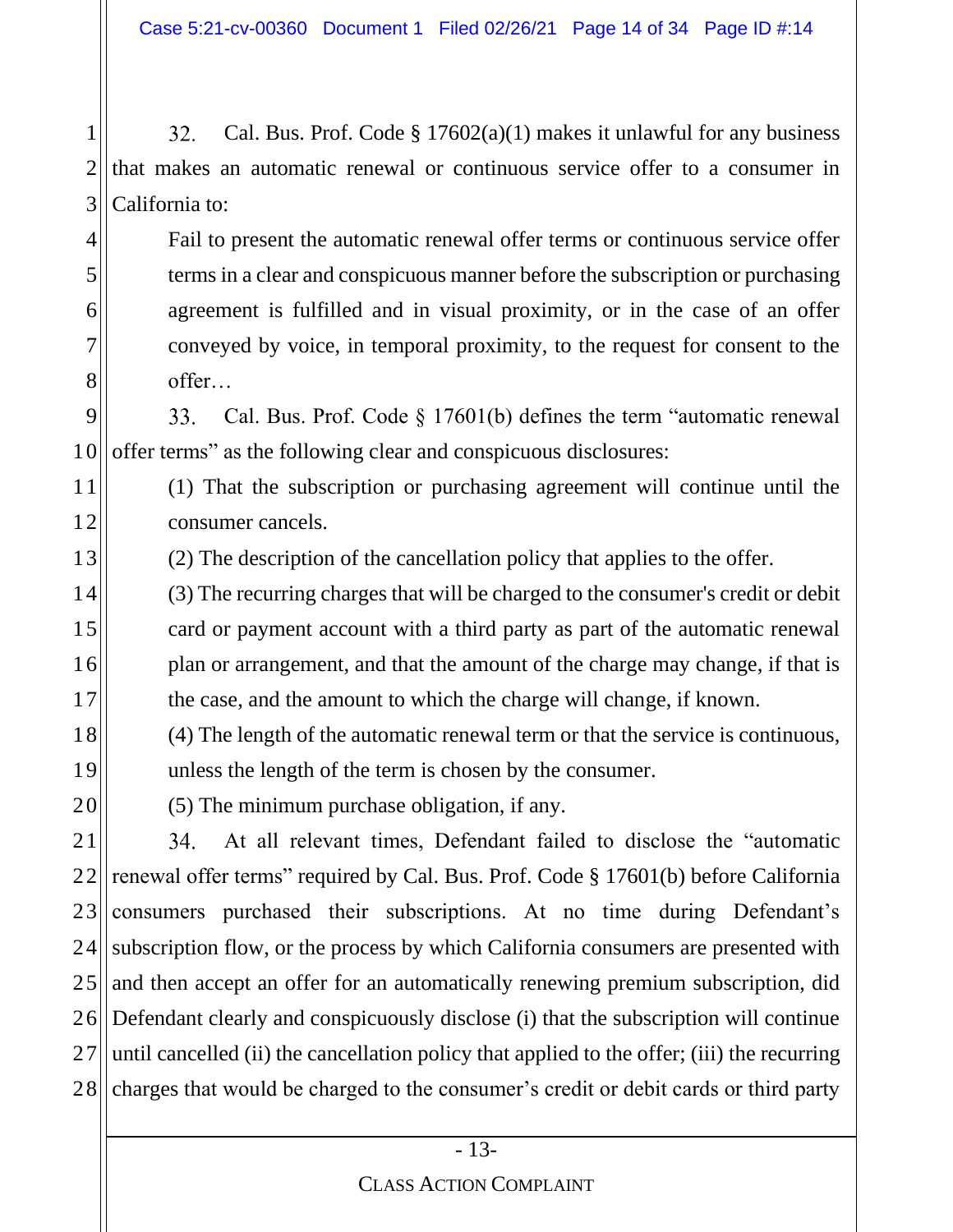1 2 payment accounts; (iv) the length of the automatic renewal term or that the service was continuous. This conduct violates Cal. Bus. Prof. Code § 17602 (a)(1).

3 35. Cal. Bus. Prof. Code  $\S 17602(a)(2)$  makes it unlawful for any business 4 that makes an automatic renewal or continuous service offer to a consumer in 5 California to:

6

7

8

9

23

24

25

26

27

28

Charge the consumer's credit or debit card, or the consumer's account with a third party, for an automatic renewal or continuous service without first obtaining the consumer's affirmative consent to the agreement containing the automatic renewal offer terms or continuous service offer terms….

10 At all relevant times, Defendant charged, and continues to charge, 36. Plaintiffs and class members for subscriptions. Prior to September of 2020, 11 Defendant did so without first obtaining California consumers' affirmative consent 12 to the agreement containing the automatic renewal offer terms or continuous service 13 offer terms. Indeed, there was no mechanism (during the subscription process or at 14 15 any point in time) that required California consumers to affirmatively consent to 16 such terms. This conduct violates Cal. Bus. Prof. Code § 17602(a)(2).

17 37. Cal. Bus. Prof. Code  $\S 17602(a)(3)$  makes it unlawful for any business 18 that makes an automatic renewal or continuous service offer to a consumer in 19 California to:

20 21 22 Fail to provide an acknowledgement that includes the automatic renewal or continuous service offer terms, cancellation policy, and information regarding how to cancel in a manner that is capable of being retained by the consumer...

38. Cal. Bus. Prof. Code § 17602(b) further provides:

A business that makes automatic renewal offer or continuous service offer shall provide a toll-free telephone number, electronic mail address, a postal address if the seller directly bills the consumer, or it shall provide another cost-effective, timely, and easy-to-use mechanism for cancellation that shall be described in the acknowledgment specified in paragraph (3) of subdivision

#### CLASS ACTION COMPLAINT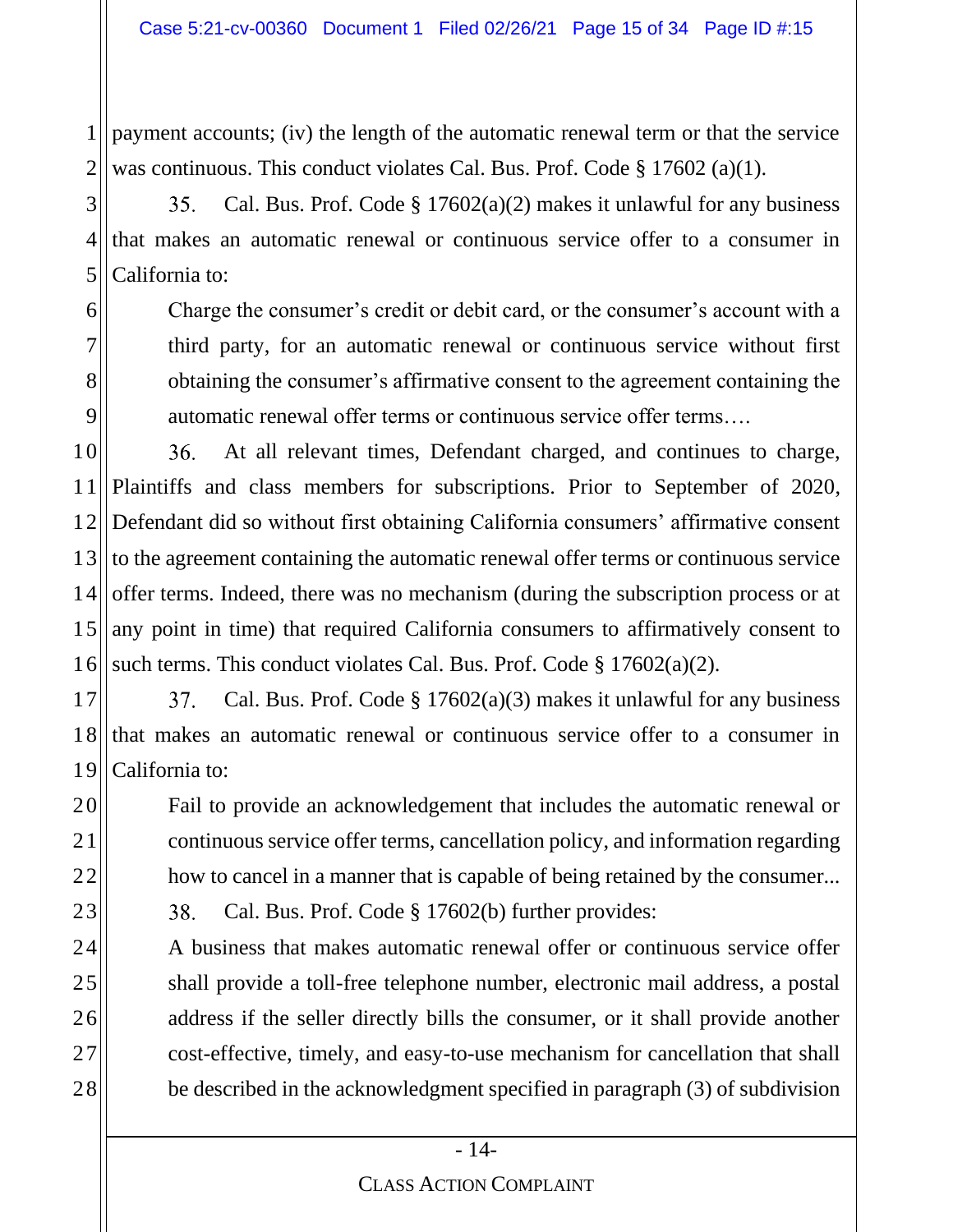(a).

1

5

7

11

2 39. Defendant fails to provide California consumers with an 3 acknowledgement that satisfies any of the requirements of Cal. Bus. Prof. Code §§ 4 17602(a)(3) and 17602(b).

40. Cal. Bus. Prof. Code § 17603 provides:

6 8 9 10 12 13 14 15 In any case in which a business sends any goods, wares, merchandise, or products to a consumer, under a continuous service agreement or automatic renewal of a purchase, without first obtaining the consumer's affirmative consent as described in Section 17602, the goods, wares, merchandise, or products shall for all purposes be deemed an unconditional gift to the consumer, who may use or dispose of the same in any manner he or she sees fit without any obligation whatsoever on the consumer's part to the business, including, but not limited to, bearing the cost of, or responsibility for, shipping any goods, wares, merchandise, or products to the business.

16 41. Defendant's subscriptions for the educational service for kids is a product provided to Plaintiffs and class members. As a result, the services provided 17 18 to Plaintiffs and class members under the subscription plans shall for all purposes be 19 deemed an "unconditional gift" to them, and Plaintiffs and class members who may use such services in any manner they see fit without obligation to Defendant. Cal. 20 Bus. & Prof. Code § 17603. 21

22  $42<sub>1</sub>$ As a result of Defendant's violation of the Automatic Renewal Law, 23 Plaintiff Ferguson and West and class members defined below suffered economic 24 injury and are entitled to reimbursement of their payments.

25

# **V. PLAINTIFF FERGUSON'S INDIVIDUAL ALLEGATIONS**

26 43. On or around October of 2019, Plaintiff Ferguson purchased a 12 month subscription to Defendant's educational app for her granddaughter who was 27 3 years old at the time believing it was a one-time subscription. 28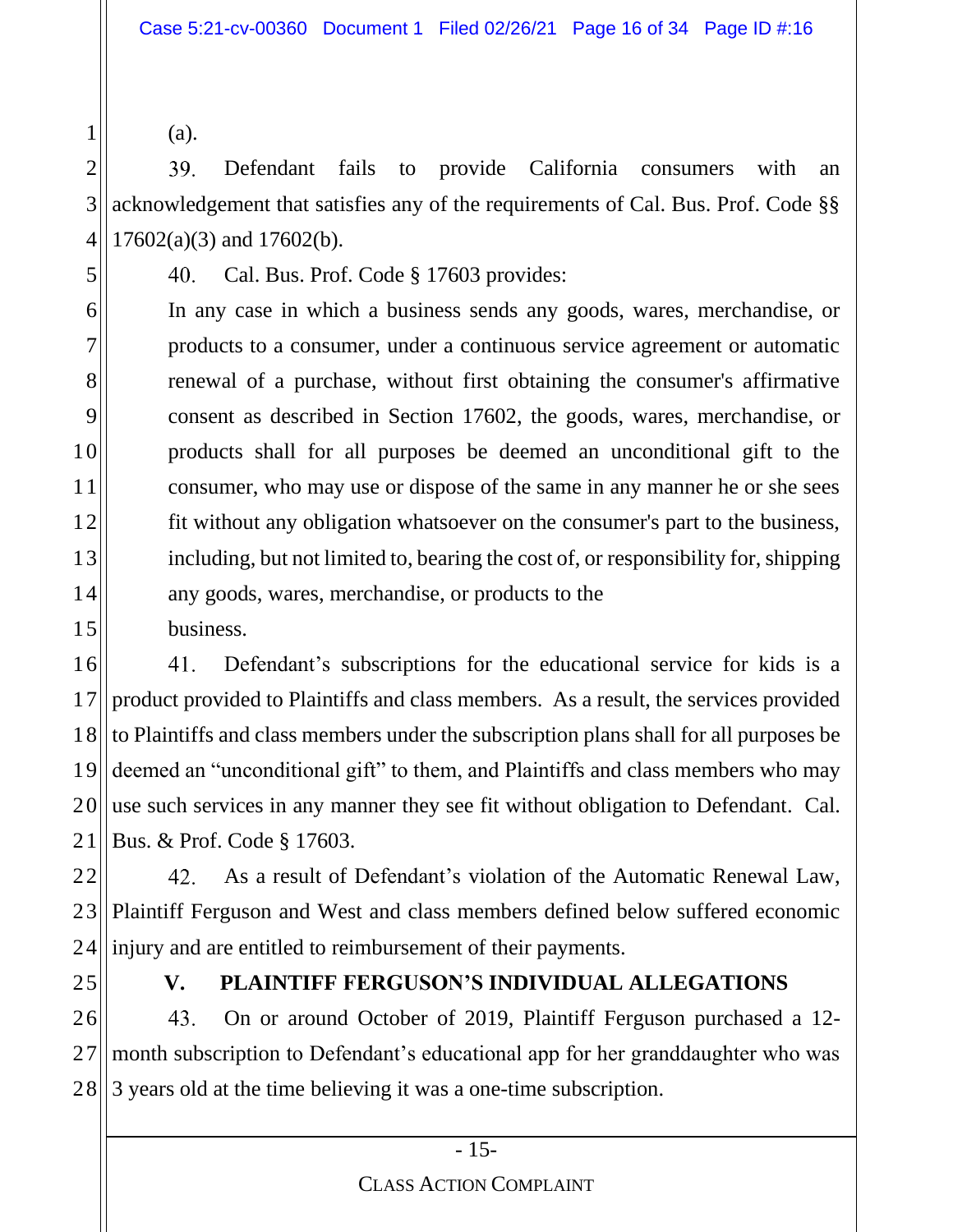1 44. Plaintiff Ferguson provided her credit card information directly to 2 Defendant.

3 45. Plaintiff Ferguson was charged \$39.95 plus \$59.95 on October 1, 2016 4 by Defendant.

5 46. The next year, Plaintiff Ferguson was charged \$39.95 again as well as 6 \$59.95 by Defendant.

7 47. At the time she subscribed, Plaintiff Ferguson believed the subscription 8 would not extend beyond one year and she did not expect to be charged again.

 $|9|$ 48. Before she subscribed to Defendant's service, Defendant did not disclose the automatic renewal offer terms or continuous service offer terms to 10 11 Plaintiff Ferguson, which was a direct violation of Cal. Bus. & Prof. Code § 17602(a)(1). The screens and buttons presented to Plaintiff Ferguson before her 12 purchase did not state that the 12-month subscription would continue year to year 13 until she cancelled, did not describe the cancelation policy that applied to her 14 15 purchase, did not state the recurring charges that would be charged to her credit card, 16 and did not state that the term was continuous.

17 49. At no point did Defendant obtain Plaintiff Ferguson's affirmative 18 consent to an agreement containing the automatic renewal offer terms or continuous 19 service offer terms, which was a violation of Cal. Bus. & Prof. Code § 17602(a)(2).

20 50. At no point did Defendant email Plaintiff Ferguson an acknowledgement that her ABCmouse subscription had been activated or the terms 21 22 of membership.

23 At no point did Defendant advise Plaintiff Ferguson via email or 51. 24 otherwise with the automatic renewal or continuous service offer terms, cancellation policy, nor did it provide information regarding how to cancel, which was a violation 25 of Cal. Bus. & Prof. Code § 17602(a)(3). Defendant further failed to provide a toll-26 27 free telephone number, electronic mail address, or postal address, or another costeffective, timely, and easy-to-use mechanism for cancellation of her membership, 28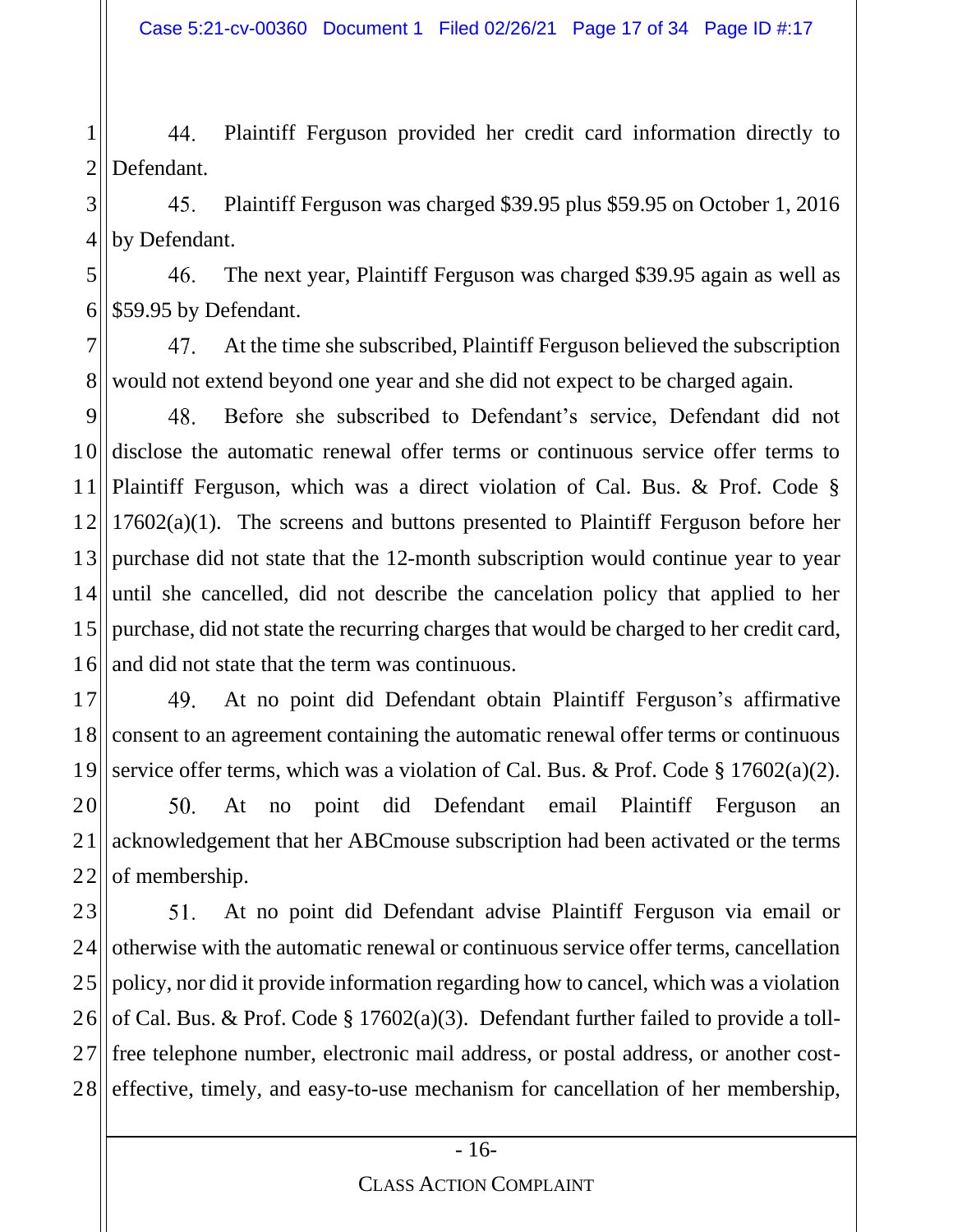1 2 which is a violation of Cal. Bus. & Prof. Code § 17602(b). Plaintiff Ferguson did not receive any other acknowledgements that contain the required information.

3 52. Upon the expiration of the 12-month subscription, Plaintiff Ferguson's 4 granddaughter to whom the subscription was purchased no longer used, nor did she want, Defendant's service. However, Defendant automatically renewed her 12- 5 month subscription and charged Plaintiff Ferguson's credit card without per consent 6 7 or permission.

8

### **V. PLAINTIFF WEST'S INDIVIDUAL ALLEGATIONS**

9 53. On or around October of 2012, Plaintiff West purchased a 12-month subscription to Defendant's educational app for her child believing it was a one-time 10 subscription. 11

12 54. Plaintiff West provided her credit card information directly to  $13$ Defendant.

14

55. Plaintiff West was charged \$59.95 by Defendant.

15 56. The next year, Plaintiff West was charged \$59.95 again by Defendant 16 and was charged ever year there thereafter until the present.

17 57. At the time she subscribed, Plaintiff West believed the subscription 18 would not extend beyond one year and she did not expect to be charged again.

19 58. Before she subscribed to Defendant's service, Defendant did not disclose the automatic renewal offer terms or continuous service offer terms to 20 21 Plaintiff West, which was a direct violation of Cal. Bus. & Prof. Code § 17602(a)(1). 221 The screens and buttons presented to Plaintiff West before her purchase did not state 23 that the 12-month subscription would continue year to year until she cancelled, did 24 not describe the cancelation policy that applied to her purchase, did not state the recurring charges that would be charged to her credit card, and did not state that the 25 term was continuous. 26

27 59. At no point did Defendant obtain Plaintiff West's affirmative consent to an agreement containing the automatic renewal offer terms or continuous service 28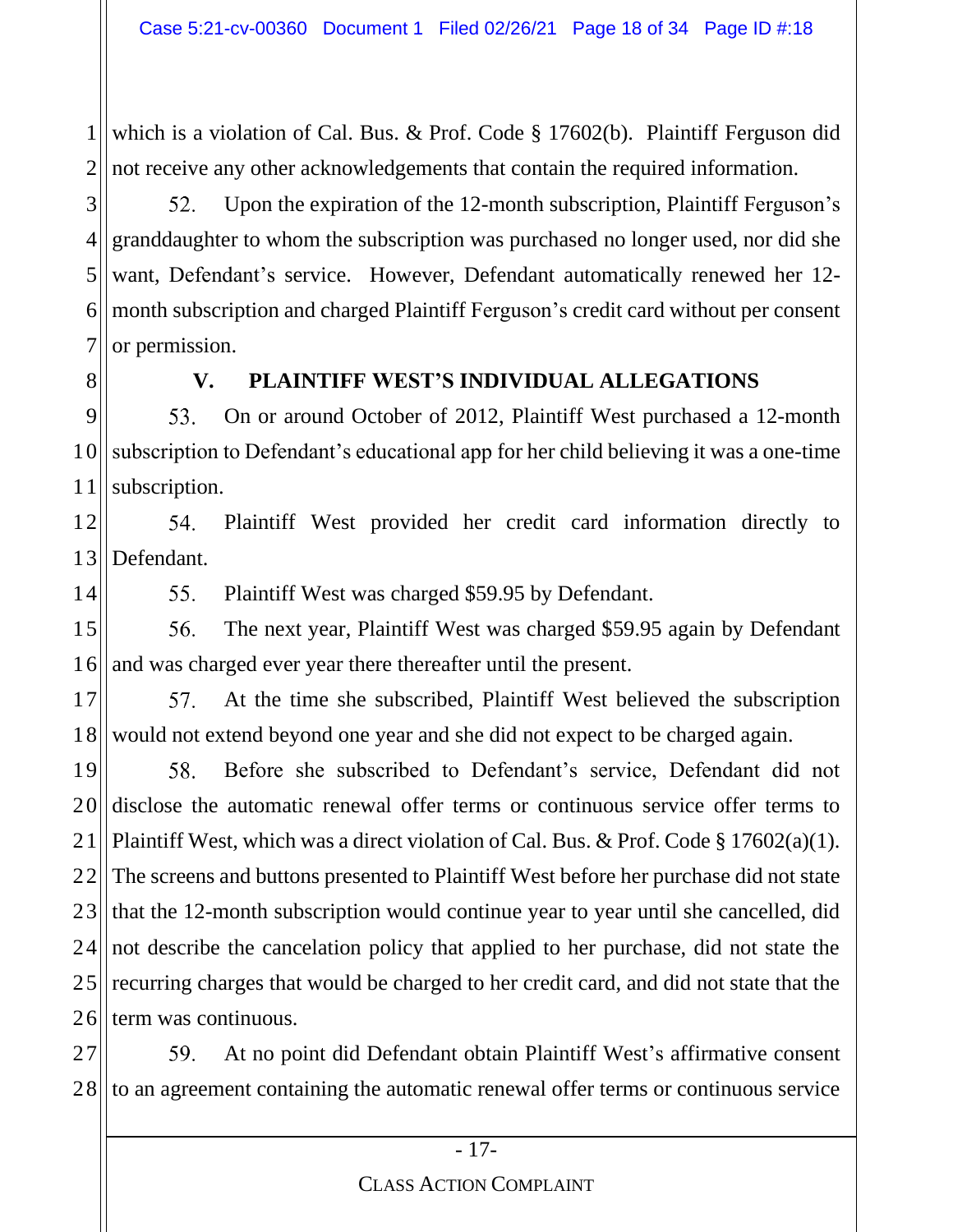1 offer terms, which was a violation of Cal. Bus. & Prof. Code § 17602(a)(2).

2 60. At no point did Defendant email Plaintiff West an acknowledgement 3 that her ABCmouse subscription had been activated or the terms of membership.

At no point did Defendant advise Plaintiff West via email or otherwise 4 61. 5 with the automatic renewal or continuous service offer terms, cancellation policy, nor did it provide information regarding how to cancel, which was a violation of Cal. 6 7 Bus. & Prof. Code § 17602(a)(3). Defendant further failed to provide a toll-free telephone number, electronic mail address, or postal address, or another cost-8 9 effective, timely, and easy-to-use mechanism for cancellation of her membership, which is a violation of Cal. Bus. & Prof. Code § 17602(b). Plaintiff West did not 10 receive any other acknowledgements that contained the required information. 11

12 62. Although Plaintiff West requested a refund on various occasions as the membership was not used or desired, Defendant denied the refund and failed to 13 cancel Plaintiff West's subscription. 14

15

### **VI. DELAYED DISCOVERY**

16 63. Plaintiffs and the class are reasonably diligent consumers who exercised reasonable diligence in their purchase of Defendant's subscription-based 17 18 service. Nevertheless, they would not have been able to discover Defendant's 19 deceptive practices given Defendant actively conceals its auto renewal practices from consumers. Defendant's practices and non-conspicuous disclosures impended 20 Plaintiffs and the class members' abilities to discovery the deceptive and unlawful 21 22 auto renewal polices throughout the class period. Defendant's use of automatic 23 renewals and charges to consumers credit card, debit cards, and/or third-party 24 payment accounts on an annual basis, allowed Defendant to hide its unlawful practices as consumers do not always perform line-item reviews of their credit and 25 banking statements. Because Defendant actively concealed its illegal conduct, 26 preventing Plaintiffs and the class from discovery its violations of state law, 27 28 Plaintiffs and the class are entitled to delayed discovery and an extended class period

#### CLASS ACTION COMPLAINT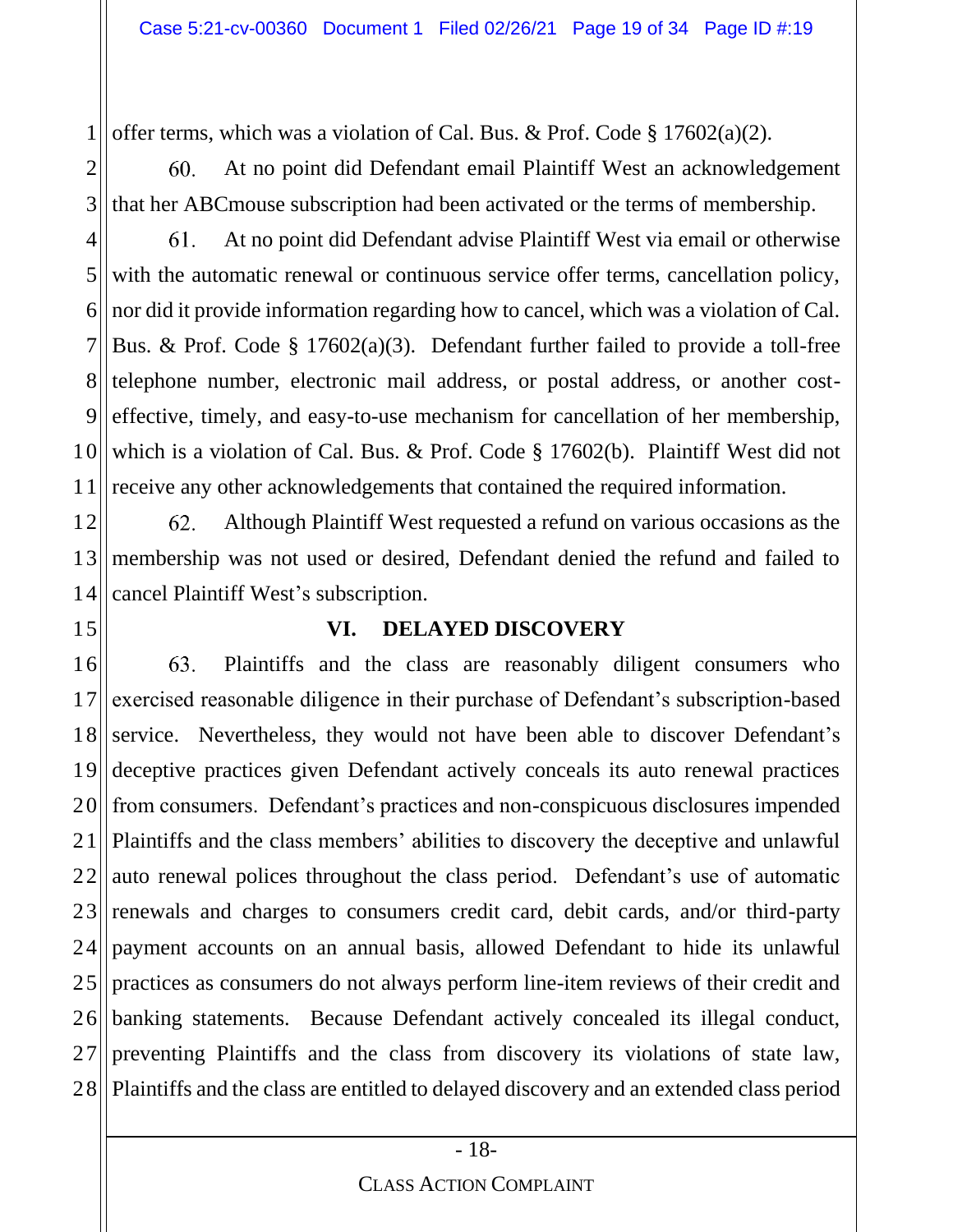1 I I 2 3 tolling of the applicable statute of limitations. Plaintiffs were unaware of the charge until finding the auto renew on their bank statements no earlier than at least year after the original purchase, when the subscription renewed.

### **VII. CLASS ALLEGATIONS**

4

5

7

8

9

10

11

12

64. Plaintiffs bring this class action lawsuit individually and on behalf of 6 the proposed class under Rule 23 of the Federal Rules of Civil Procedure.

> All persons within California who purchased one of Defendant's subscription memberships and had their credit card, debit card, and/or a third-party payment account charged as part as Defendant's automatic renewal program or a continuous service program.

13 65. Excluded from the class are the following individuals: officers and 14 directors of Defendant and its parents, subsidiaries, affiliates, and any entity in which 15 Defendant has a controlling interest; and all judges assigned to hear any aspect of 16 this litigation, as well as their immediate family members.

17 Plaintiffs reserve the right to modify or amend the definitions of the 66. 18 proposed class before the Court determines whether certification is appropriate.

19 67. Numerosity. The members of the class are so numerous that a joinder 20 of all members is impracticable. While the exact number of class members is 21 unknown to Plaintiffs at this time, Plaintiffs believe the class numbers in the tens of 22 thousands, if not more.

23 68. Typicality. Plaintiffs' claims are typical of the claims of the class 24 members because, among other things, Plaintiffs sustained similar injuries to that of 25 class members as a result of Defendant's uniform wrongful conduct, and their legal 26 claims all arise from the same events and wrongful conduct by Defendant.

27 69. Adequacy. Plaintiffs will fairly and adequately protect the interests of 28 the class members. Plaintiffs' interests do not conflict with the interests of the class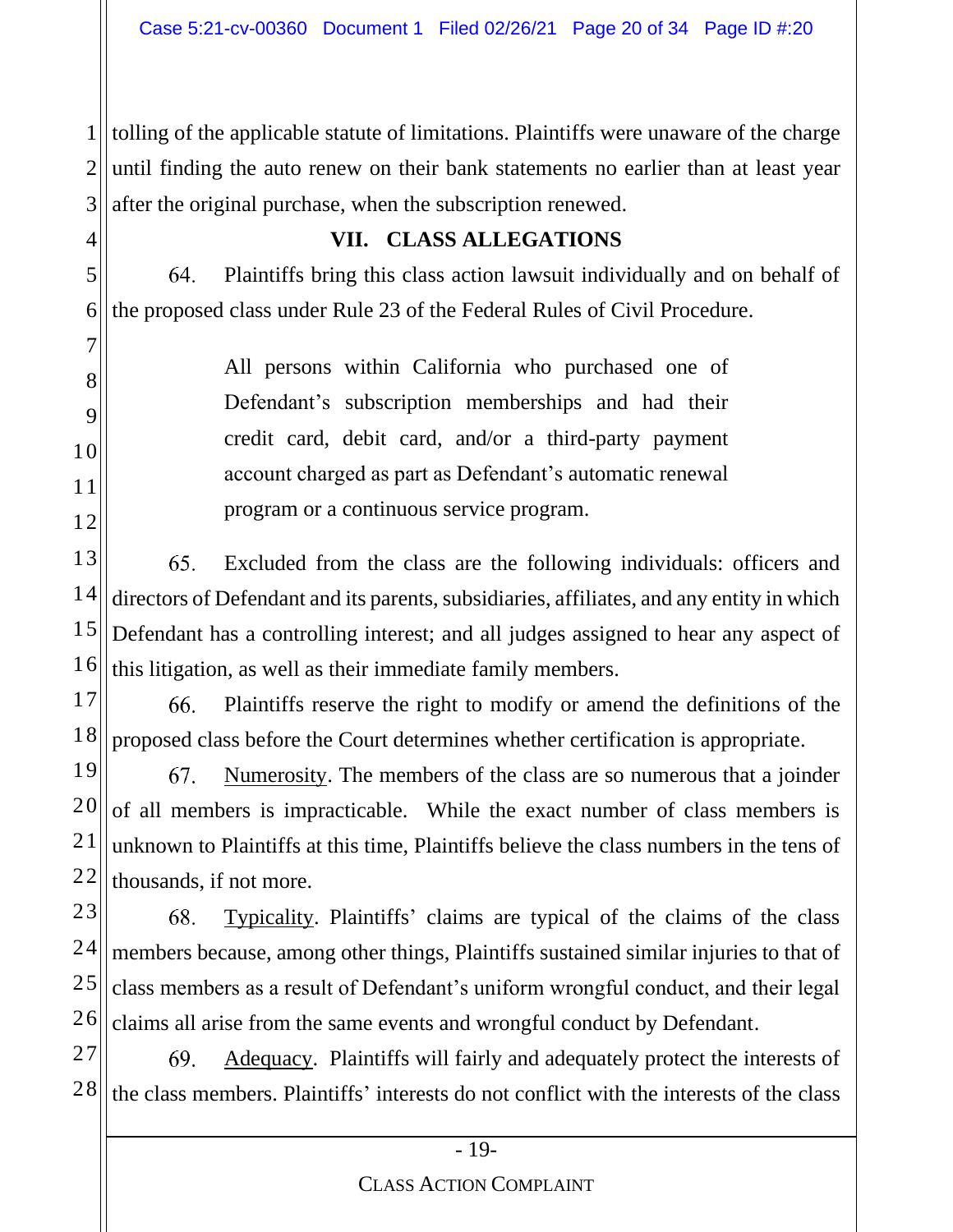1 II 2 members and Plaintiffs have retained counsel experienced in complex class action cases to prosecute this case on behalf of the class.

3 70. Commonality. Common questions of law and fact exist as to all class 4 members and predominate over any questions solely affecting individual members 5 of the class, including the following:

- 6 7 8 9 10 i. Whether Defendant failed to present the automatic renewal offer terms, or continuous service offer terms, in a clear and conspicuous manner before the subscription was purchased and in visual proximity to the request for consent to the offer in violation of Cal. Bus. & Prof. Code §  $17602(a)(1);$
- 11 12 13 14 15 ii. Whether Defendant enrolled Plaintiffs and class members in an automatic renewal or continuous service program without first obtaining their affirmative consent to the automatic renewal offer terms or continuous service offer terms in violation of Cal. Bus. & Prof. Code  $§ 17602(a)(2);$
- 16 17 18 19 20 iii. Whether Defendant failed to provide an acknowledgment that included that automatic renewal or continuous service offer terms, cancellation policy, and information on how to cancel in a manner that is capable of being retained by Plaintiffs and class members, in violation of Cal. Bus. & Prof. Code § 17602(a)(3);
	- iv. Whether Plaintiffs and the class members are entitled to restitution or disgorgement of money paid in accordance with the unconditional gift provision in Cal. Bus. & Prof. Code § 17603;
		- v. Whether Defendant's auto-renewal conduct violates the CLRA;

21

22

23

24

25

26

27

28

vi. Whether Plaintiffs and the class members are entitled to restitution pursuant to the UCL;

# vii. Whether, as a result of Defendant's conduct, Plaintiffs and the class members suffered injury; and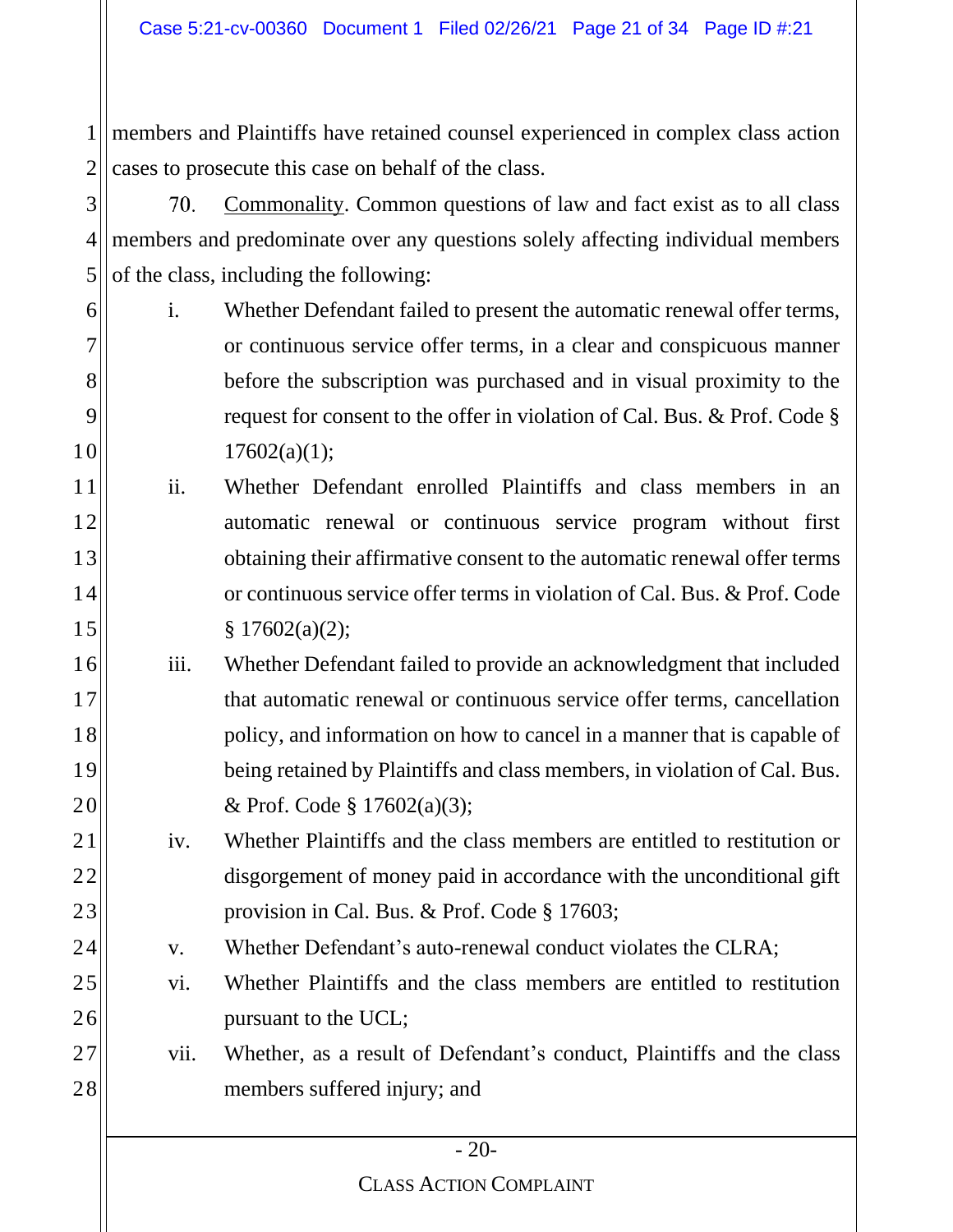viii. The nature of the relief, including equitable relief, to which Plaintiffs sand class Members are entitled.

71. Ascertainability. Class members can easily be identified by an examination and analysis of the business records maintained by Defendant, among other records within Defendant's possession, custody, or control.

6 72. Predominance. The common issues of law and fact identified above 7 predominate over any other questions affecting only individual members of the class. 8 The class issues fully predominate over any individual issue because no inquiry into 9 individual conduct is necessary; all that is required is a narrow focus on Defendant's 10 conduct.

11 73. Superiority. A class action is superior to all other available methods for the fair and efficient adjudication of this controversy since a joinder of all members 12  $13$ is impracticable. Furthermore, as damages suffered by class members may be relatively small, the expense and burden of individual litigation make it impossible 14 for class members to individually redress the wrongs done to them. Individualized 15 16 litigation also presents a potential for inconsistent or contradictory judgments, and increases the delay and expense presented by the complex legal and factual issues of 17 18 the case to all parties and the court system. By contrast, the class action device 19 presents far fewer management difficulties and provides the benefits of a single adjudication, economy of scale, and comprehensive supervision by a single court. 20

21 Accordingly, this class action is properly brought and should be 74. 22 maintained as a class action because questions of law or fact common to class 23 members predominate over any questions affecting only individual members, and because a class action is superior to other available methods for fairly and efficiently 24 adjudicating this controversy. 25

This class action is also properly brought and should be maintained as 26 75. a class action because Plaintiffs seek injunctive relief and declaratory relief on behalf 27 of the class members on grounds generally applicable to the proposed class. 28

### - 21-

#### CLASS ACTION COMPLAINT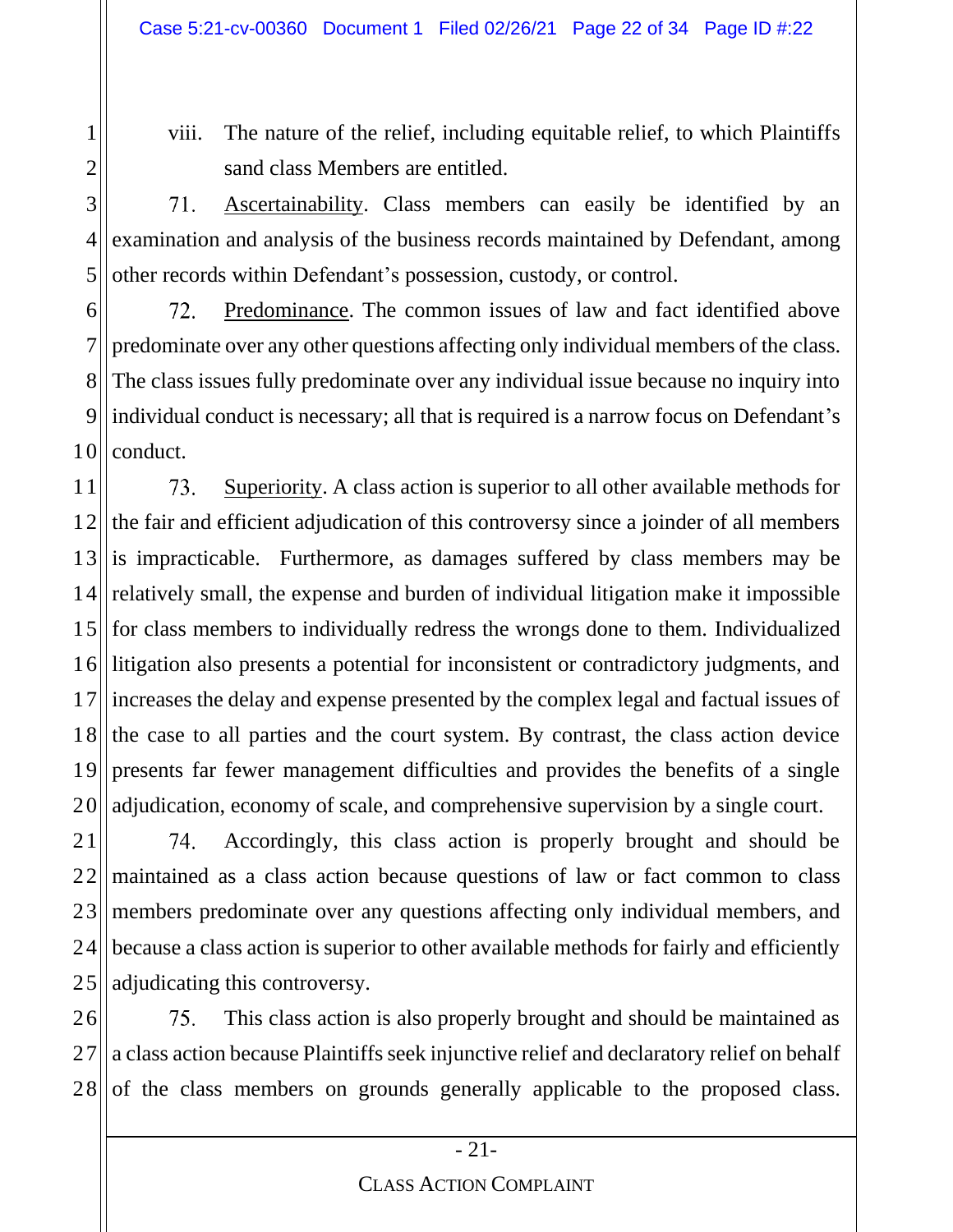1 2 3 Certification is appropriate because Defendant has acted or refused to act in a manner that applies generally to the proposed class, making final declaratory or injunctive relief appropriate.

# **FIRST CAUSE OF ACTION**

# **Violation of the California's Unfair Competition Law Cal. Bus. & Prof. Code §§ 17200,** *et seq. (On Behalf of Plaintiffs and the Class)*

Plaintiffs re-allege and incorporate by reference each and every 76. allegation contained elsewhere in this Complaint as if fully set forth herein.

77. Defendant is subject to California's Unfair Competition Law, Cal. Bus. & Prof. Code §§ 17200, *et seq*. The UCL provides, in pertinent part: "Unfair competition shall mean and include unlawful, unfair or fraudulent business practices…"

# *"Unfair" Prong*

78. The UCL prohibits "unfair competition," which is broadly defined as including "any unlawful, unfair or fraudulent business act or practice and unfair, deceptive, untrue or misleading advertising and any act prohibited by Chapter 1 (commencing with Section 17500) of Part 3 of Division 7 of the Business and Professions Code." Bus. & Prof. Code §17200.

79. Defendant's business practices, described herein, violated the "unfair" prong of the UCL in that their conduct is substantially injurious to consumers, offends public policy, and is immoral, unethical, oppressive, and unscrupulous, as the gravity of the conduct outweighs any alleged benefits.

80. Defendant has made material misrepresentations and omissions, both directly and indirectly, related to their billing practices.

81. As such, Defendant has engaged in unfair or deceptive acts in violation of the UCL.

4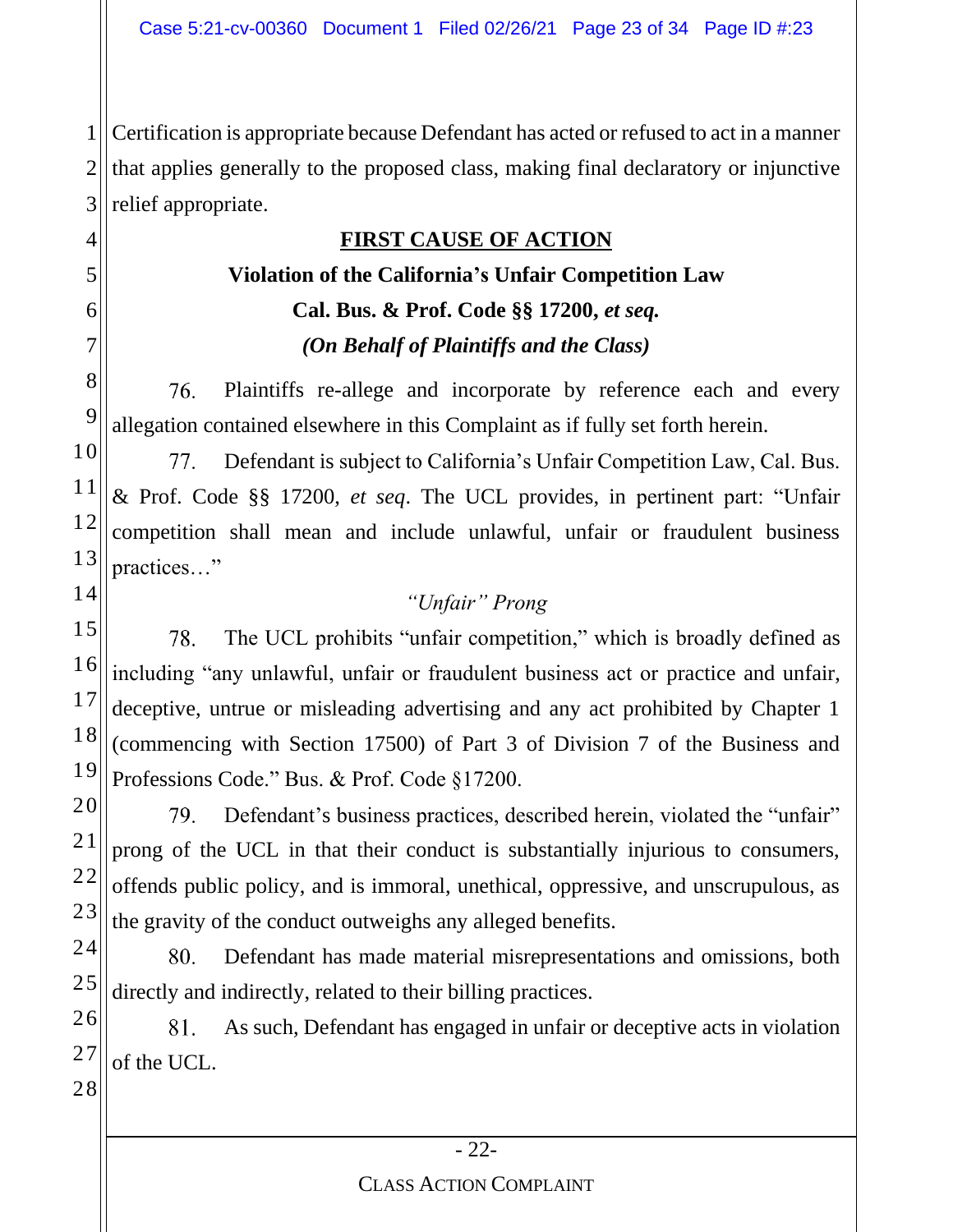1 82. Defendant's unfair acts allege herein deceived and misled consumers. 2 Defendant has taken advantage of the lack of knowledge, ability, experience, or 3 capacity of consumers to the detriment of those consumers.

4 83. Defendant's conduct also injures competing educational service 5 providers that do not engage in the same unfair and unethical behavior.

6 84. Defendant's violations were, and are, willful, deceptive, unfair, and 7 unconscionable. Defendant is aware of the violations but have failed to adequately and affirmatively take steps to cure the misconduct. 8

# *"Fraudulent" Prong*

9

10 85. Under the "fraudulent" prong, a business practice is prohibited if it is likely to mislead or deceive a reasonable consumer or, where the business practice 11 is aimed at a particularly susceptible audience, a reasonable member of that target 12 audience. *See Lavie v. Proctor & Gamble Co.*, 105 Cal.App.4<sup>th</sup> 496, 506-07 (2003). 13

14 Defendant's conduct with respect to the automatic renewal of 86. Defendant's subscriptions as described herein violates the "fraudulent prong" of the 15 16 UCL. Such practices are likely to deceive members of the public

The UCL authorizes a civil enforcement action against "[a]ny person 17 87. who engages, has engaged, or proposes to engage in unfair competition." Bus. & 18 19 Prof. Code §17203. "[P]erson" includes "natural persons, corporations, firms, partnerships, joint stock companies, associations and other organizations of persons." 20 21 *Id.* §17201.

22 Defendant intentionally misleads and deceives consumers into 88. 23 believing they are entering into a 30-day trial or one year subscription then places 24 the consumer into an auto renewal indefinitely.

25 89. Plaintiffs and class members acted reasonably when they subscribed to Defendant's service, which they believed to truthfully advertised.  $26$ 

27 90. Plaintiffs and class members lost money or property as a result of Defendant's UCL violations because they would not have subscribed to Defendant's 2.8<sub>II</sub>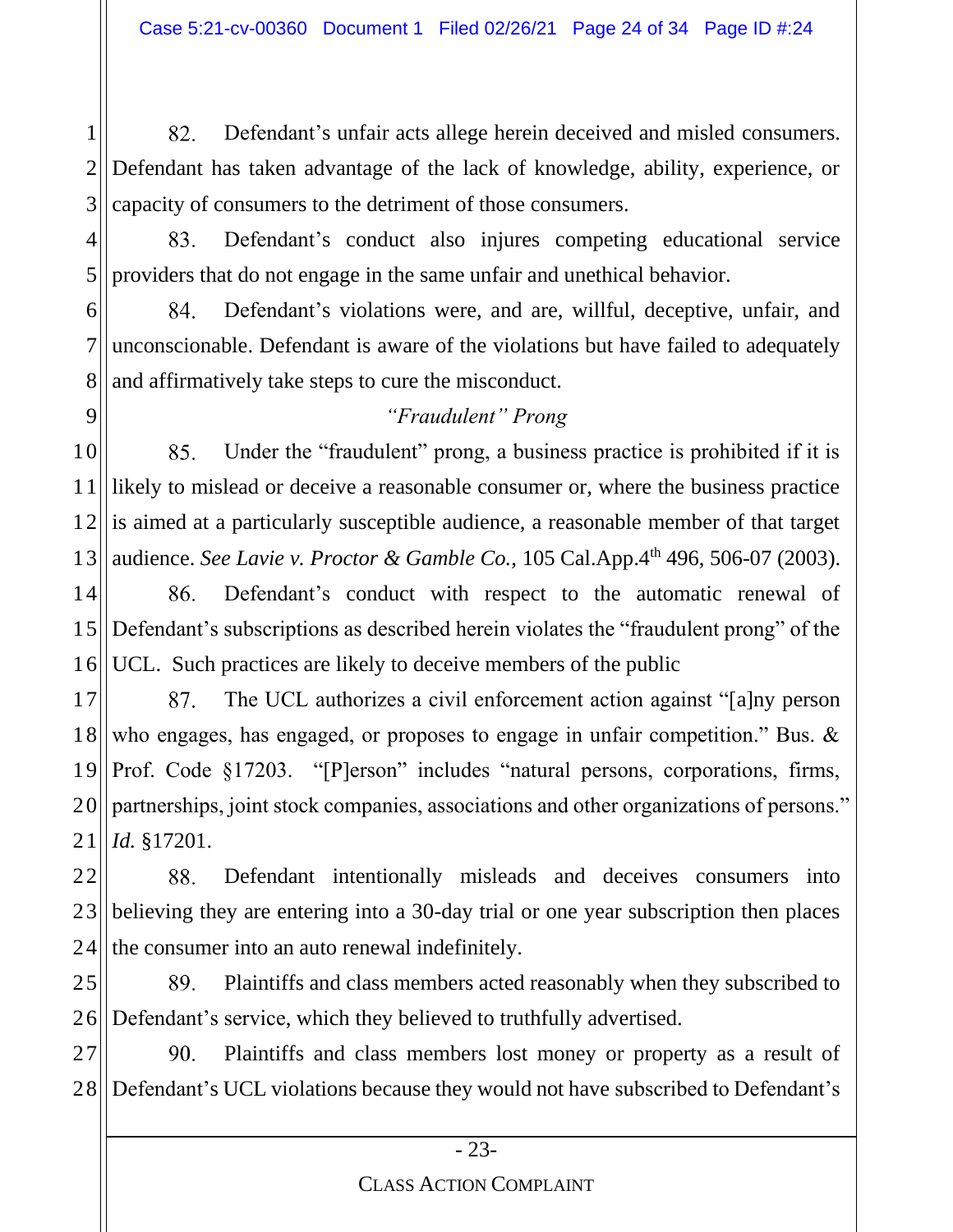1 II  $2\parallel$ services absent Defendant's representations and omission of a warning of the automatic renewal and easy cancelation.

*"Unlawful" Prong*

4 91. Defendant's business practices, described herein, violated the 5 "unlawful" prong of the UCL by violating the Automatic Renewal Law, Cal. Bus. Prof. Code, §17602. 6

92. Such conduct is ongoing and continues to date.

8 Defendant's conduct further violates other applicable California 93. 9 regulations as alleged herein.

10 94. Plaintiffs and class members are likely to continue to be damaged by 11 Defendant's deceptive practices thus injunctive relief enjoining Defendant's 12 deceptive practices is proper.

13 95. There were reasonably available alternatives to further Defendant's legitimate business interests, other than the conduct described herein.  $14$ 

15 96. Defendant's practices are therefore unfair, unlawful, and fraudulent 16 under Section 17200 *et. seq.* of the California Civil Code.

## **SECOND CAUSE OF ACTION**

# **Negligent Misrepresentation**

## **Cal. Civ. Code §§ 1709-1710**

## *(On Behalf of Plaintiffs and the Class)*

21 97. Plaintiffs re-allege and incorporate by reference each and every 22 allegation contained elsewhere in this Complaint as if fully set forth herein.

23 98. Defendant's practice of failing to advise consumers that they would 24 enter into automatic renewals, failure to provide the acknowledgement required by 25 the Automatic Renewal Law, and failure to provide an easy way to cancel as 26 advertised concern material facts that influenced Plaintiffs and the class members' 27 subscription to the service.

28

3

7

17

18

19

20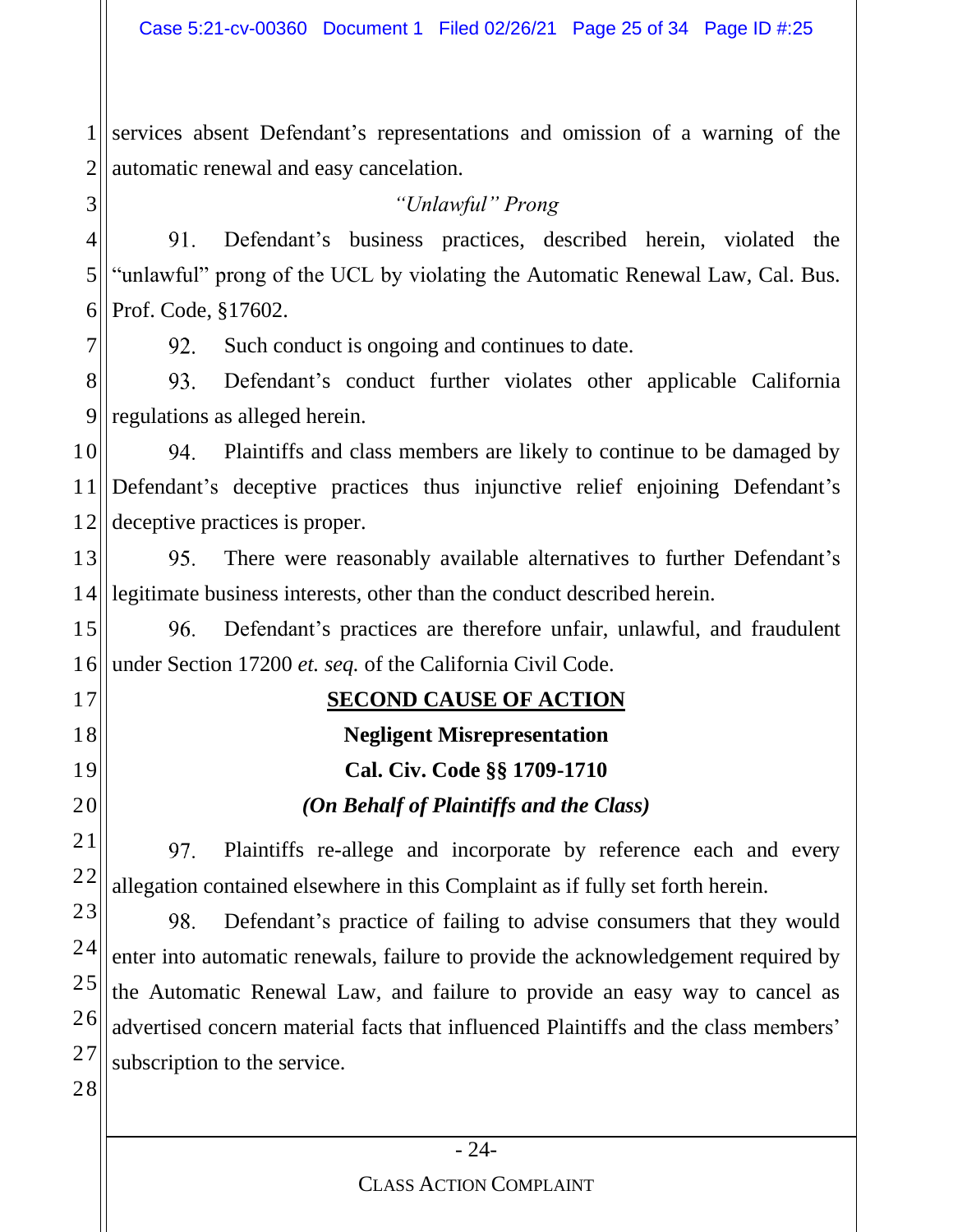1 99. At the time Defendant made the misrepresentations, Defendant knew 2 or should have known that the misrepresentations were false, or Defendant made the 3 misrepresentations without knowledge of their truth or veracity.

4 5 6 100. Plaintiffs and the class members reasonably, justifiably, and detrimentally relied on the misrepresentations and, as a proximate result thereof, have and will continue to suffer damages.

# **THRID CAUSE OF ACTION**

7

8

9

22

23

24

25

# **Unjust Enrichment**

# *(On Behalf of Plaintiffs and the Class)*

10 11 101. Plaintiffs re-allege and incorporate by reference each and every allegation contained elsewhere in this Complaint as if fully set forth herein.

12  $13$ 14 15 16 17 102. By failing to advise consumers that they would enter into automatic renewals, failure to provide the acknowledgement required by the Automatic Renewal Law, and failure to provide an easy way to cancel as advertised, Defendant was unjustly enriched at the expense of Plaintiffs and class members. It would be inequitable, unjust, and unconscionable for Defendant to retain the profit it received by unauthorized subscription payments.

18 19 20 21 Plaintiffs seek disgorgement of all proceeds, profits, benefits, and other compensation obtained by Defendant from their improper and unlawful subscription charges, as well as all other appropriate relief permitted by law of unjust enrichment, including reasonable attorneys' fees and costs of suit.

# **FOURTH CAUSE OF ACTION**

**Violation of the California's Consumers Legal Remedies Act Cal. Bus. & Prof. Code §§ 1750,** *et seq. (On Behalf of Plaintiffs and the Class)*

26 27 28 104. Plaintiffs re-allege and incorporate by reference each and every allegation contained elsewhere in this Complaint as if fully set forth herein.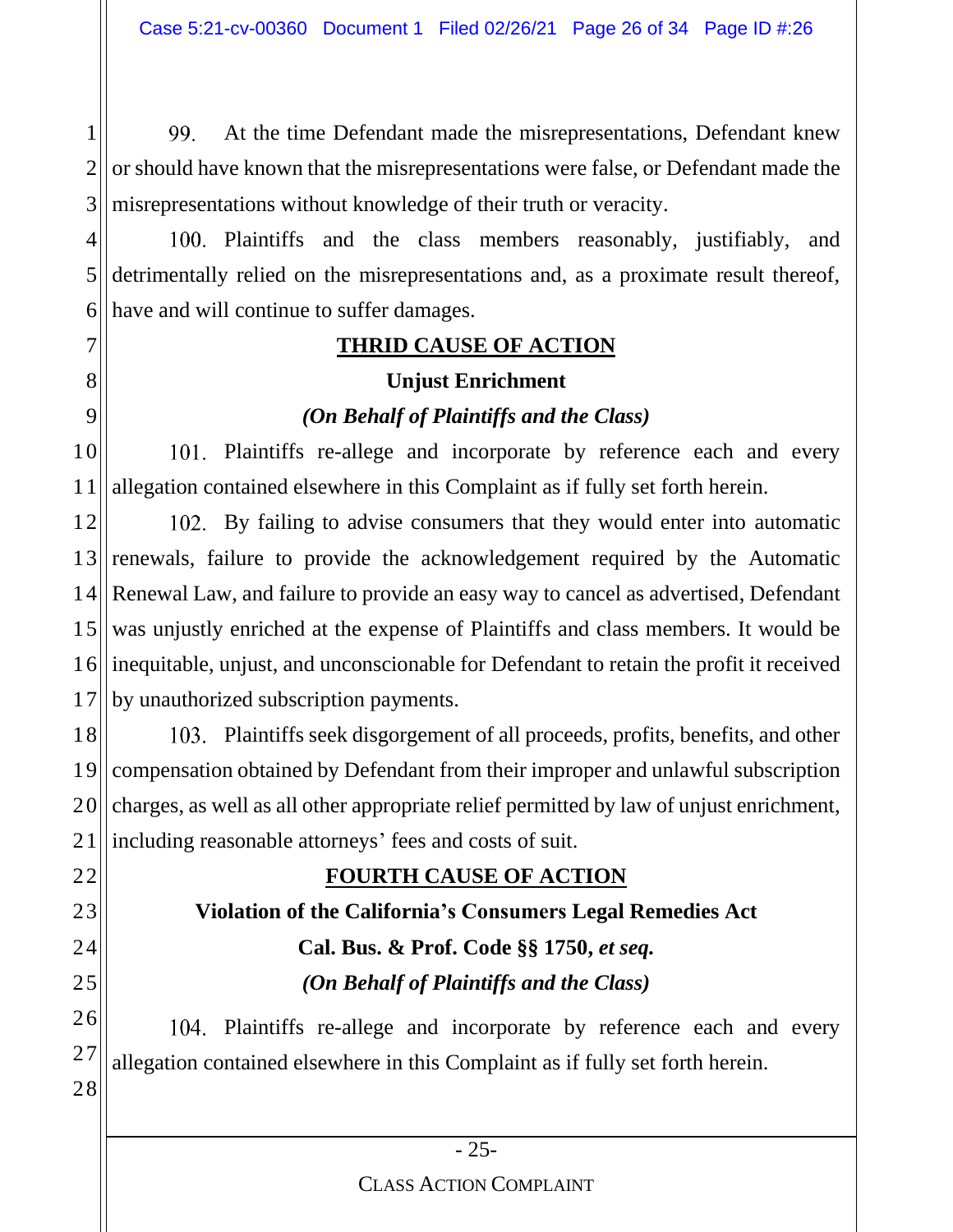2 3 105. Cal. Civ. Code  $\S$  1770(a)(14) specifically prohibits companies from "[r]epresenting that a transaction confers or involves rights, remedies, or obligations that it does not have or involve, or that are prohibited by law."

1

4 5 6 7 8 9 10 11 12 106. Defendant violated, and continues to violate the CLRA by representing that it has rights and remedies that it does not have, specifically that it has the right to charge Plaintiffs and class members' debit cards, credit cards, or third party payment methods without first making the statutorily required disclosures under the Automatic Renewal Law and obtaining their affirmative consent to the agreement containing the automatic renewal terms and continuous offer terms, and through other conduct described above, in violation of the Automatic Renewal Law. Defendant does not have the legal right to charge for these subscriptions because at all relevant times, it was not in compliance with the Automatic Renewal Law.

13 14 15 16 17 18 19 107. Plaintiffs Ferguson and West and members class reasonably relied upon Defendant's material misrepresentations and/or omissions to their detriment. Had Defendant complied with its disclosure obligations under the Automatic Renewal Law, Plaintiffs Ferguson and West and members of the class would not have subscribed to Defendant's service or would have cancelled their subscriptions prior to the renewal of the subscriptions, so as not to incur additional fees. As a result of Defendant's conduct, Plaintiffs and members of the class were damaged.

20 21 22 23 24 25 26 108. On February 26, 2021, prior to filing this action, Plaintiffs Ferguson and West sent a CLRA notice letter to Defendant which complies with California Civil Code § 1782(a). Plaintiffs sent Defendant, individually and on behalf of the proposed class, a letter via Certified Mail, advising Defendant that it is in violation of the CLRA and demanding that it cease and desist from such violations, take appropriate corrective action, and make full restitution by refunding monies received therefrom.

27 28 109. Plaintiffs Ferguson and West, on behalf of themselves and class, is therefore entitled to maintain an action for damages under Civil Code §§ 1780 and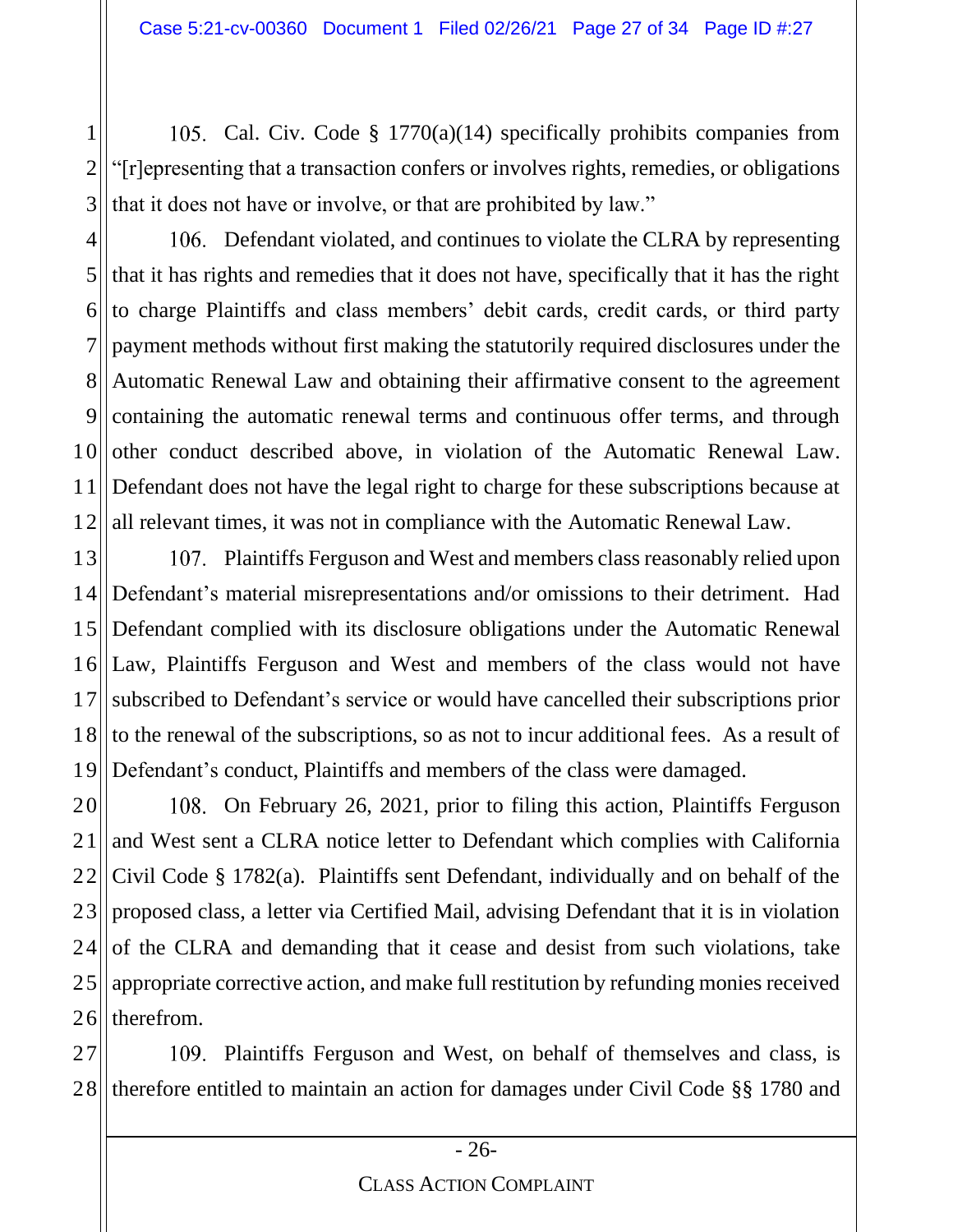1 II 2 3 4 5 6 7 8 1781 and requests injunctive relief and other relief that the Court deems proper, and reasonable attorneys' fees and costs, as permitted by Civil Code §§ 1780 and 1782. Such injunctive relief includes requiring Defendant to (i) cease representing to consumers that Defendant is entitled to automatically renew their subscriptions; (ii) cease representing to consumers that they are not entitled to refunds of moneys paid to Defendant for the subscription; (iii) cease denying consumers requests for refunds that are allowable under the law; and (iv) fully comply with the automatic subscription law.

9 10<sup>II</sup> 11 12 Wherefore, Plaintiffs seek injunctive relief for Defendant's violations of the CLRA. If Defendant fails to take the corrective action detailed in Plaintiffs' CLRA letter within thirty days of the date of the letter, then Plaintiffs will seek leave to amend their complaint to add a claim for damages under the CLRA.

13

14

15

16

17

18

20

21

27

# **FIFTH CAUSE OF ACTION False Advertising Cal. Bus. & Prof. Code §§ 17600** *et seq.* **and 17535** *(On Behalf of Plaintiffs and the Class)*

111. Plaintiffs re-allege and incorporates by reference each and every allegation contained elsewhere in this Complaint as if fully set forth herein.

19 22 23 24 25 26 28 112. Defendant has enrolled consumers, including Plaintiffs and class members, in automatic renewal programs and/or continuous service programs and have (a) failed to present the automatic renewal or continuous service offer in a clear and conspicuous manned before the subscription or purchasing agreement is fulfilled and in visual proximity, or in the case of an offer conveyed by voice, in temporal proximity, to the request for consent to the offer, in violation of  $\S 17602(a)(1)$ ; (b) charging the consumer's credit or debit card or the consumer's third-party payment account for an automatic renewal or continuous service without first obtaining the consumer's affirmative consent to an agreement containing clear and conspicuous disclosures of the automatic renewal offer terms or continue service offer terms, in

#### CLASS ACTION COMPLAINT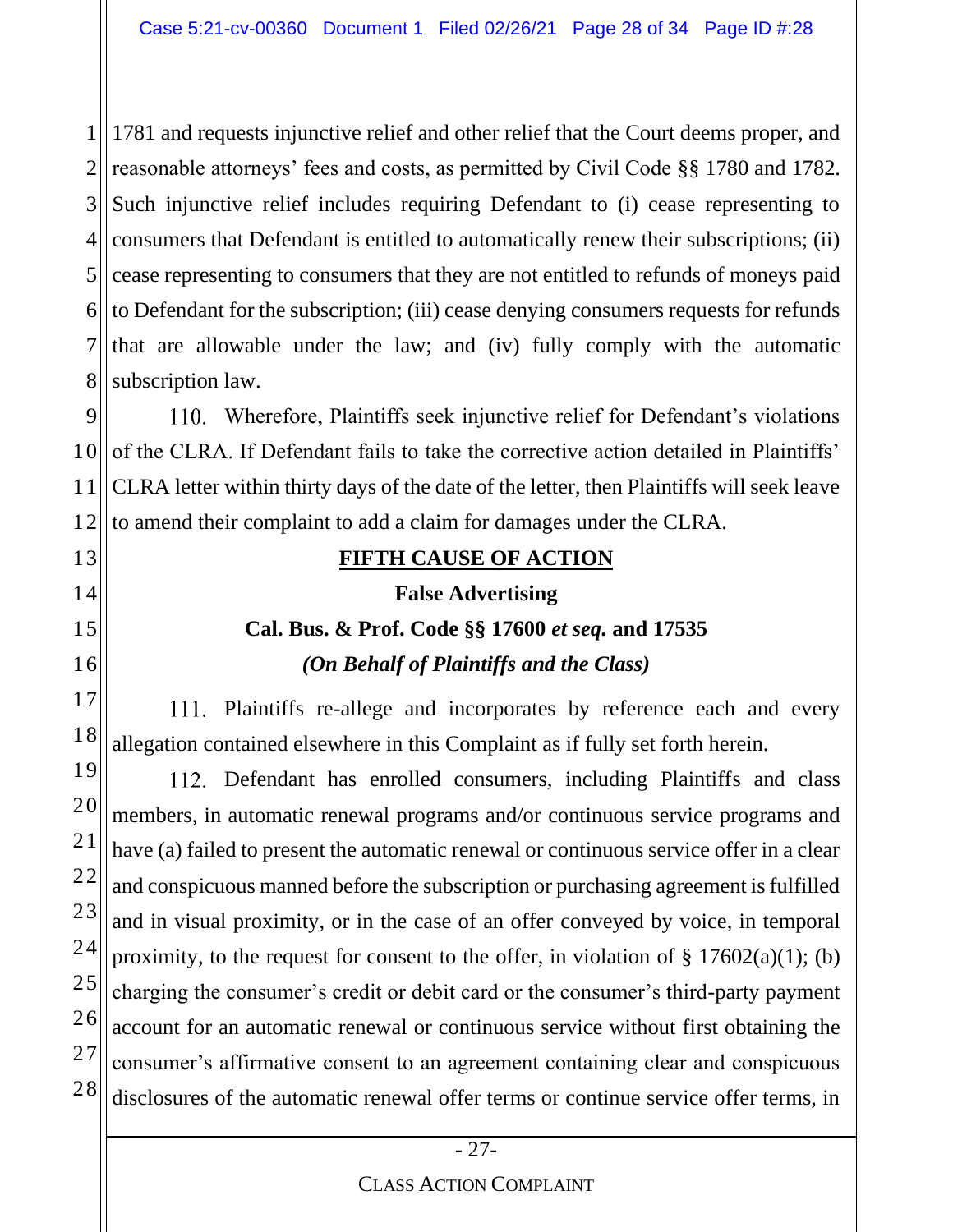1 II 2 includes the required clear and conspicuous disclosure of automatic renewal or 3 4 5 violation of  $\S$  17602(a)(2); and (c) failed to provide an acknowledgment that continuous service offer terms, cancellation policy, information regarding how to cancel, and a toll-free telephone number, electronic mail address, postal address or other mechanism for cancellation, in violation of  $\S 17602(a)(3)$  and  $\S 17602(b)$ .

6 7 Plaintiffs and class members have suffered injury in fact and lost money or property as a result of Defendant's violation of Automatic Renewal Law.

8 9 Pursuant to § 17603, all goods received by Plaintiffs and class members are deemed to be an unconditional gift.

10 11 12 Pursuant to § 17535, Plaintiffs and class members are entitled to restitution of all amounts that Defendant charged to Plaintiffs' and class members' credit cards, debit card, or thirty-party payment accounts.

13 14 15 116. Unless enjoined and restrained by this Court, Defendant will continue the unlawful conduct alleged herein. Pursuant to § 17535, Plaintiffs seek a public injunction for the benefit of the general public of the State of California.

## **SIXTH CAUSE OF ACTION**

#### **Theft**

# **Cal. Penal Code § 496**

#### *(On Behalf of Plaintiffs and the Class)*

20 21 117. Plaintiffs re-allege and incorporates by reference each and every allegation contained elsewhere in this Complaint as if fully set forth herein.

118. Penal Code § 496 states in pertinent part:

"(a) Every person who . . . receives any property ... that has been obtained in any manner constituting theft . . . knowing the property to be so . . . obtained, or who withholds, or aids in, withholding any property from the owner, knowing the property to be so ... obtained, shall be punished [description of criminal punishments].

…

16

17

18

19

22

23

24

25

26

27

28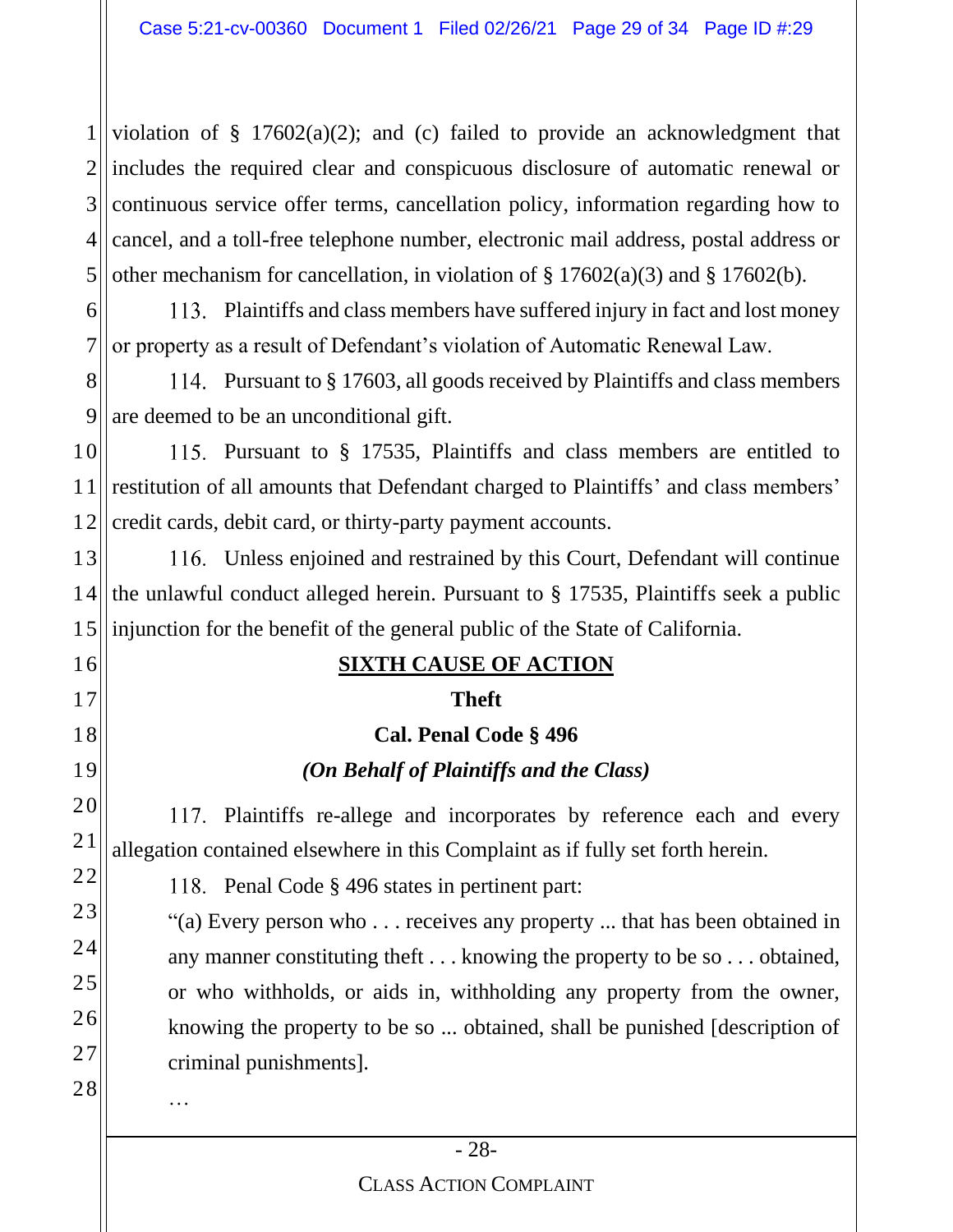(c) Any person who has been injured by a violation of subdivision ... may bring an action for three times the amount of actual damages ... costs of suit, and reasonable attorney's fees."

4 5 Theft, as described in Cal. Penal Code § 484, subdivision (a) includes the following:

1

2

3

6

7

8

16

17

18

19

20

21

22

23

24

25

26

27

28

"Every person … who shall knowingly and designedly, by any false of fraudulent representation or pretense, defraud any other person of money . . . is guilty of theft."

9 10 11 12 120. Plaintiffs allege that their property and the property of members of the class was obtained by Defendant in a manner constituting theft or was withheld from Plaintiffs and the class by Defendant with the knowledge that the property had been obtained in a manner constituting theft.

13 14 15 121. Defendant created, implemented and/or participating in a systematic and uniform scheme to obtain money by unlawful means through a series of unlawful acts based upon false representations or pretenses as follows:

- (a) Defendant unlawfully enrolled consumers in their automatic renewal program without requesting their consent or obtaining their affirmative consent in violation of § 17602 of the Automatic Renewal Law;
	- (b)In furtherance of its violation of § 17602 of the Automatic Renewal Law, Defendant created and implemented the false pretense to consumers that consumers were obligated to pay for each month prior to cancellation contrary to § 17603 of the Automatic Renewal Law which provides that all merchandise sold pursuant to an unlawful automatic renewal "shall for all purposes be deemed an unconditional gift to the consumer.";
	- (c) In furtherance of its violation of § 17602 of the Automatic Renewal Law and in furtherance of and as part of their scheme to unlawfully enroll consumers in their automatic renewal program and to obtain money from consumers, Defendant debited or charged consumer accounts on the false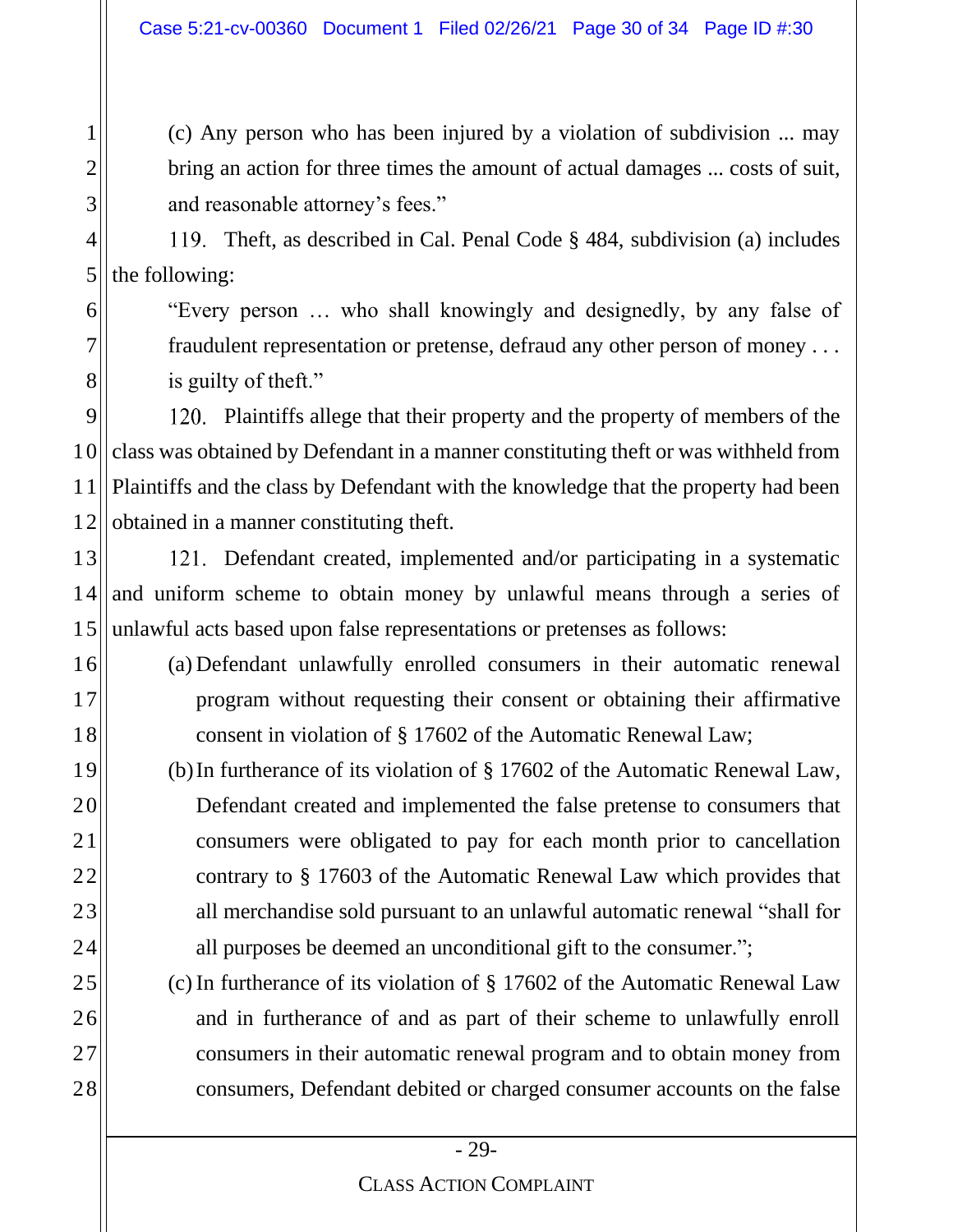pretense that consumers were validly enrolled in the Defendant's automatic renewal program and the consumer's enrollment in the automatic renewal program legally allowed Defendant to debit or charge their accounts;

- (d)In furtherance of its violation of § 17602 and 17603 of the Automatic Renewal Law, Defendant refused to return money to consumers for its subscription service paid or available to the consumer prior to cancellation based on the false pretense that consumers were legally obligated to pay for Defendant's subscription service prior to the cancellation.
- (e) Defendant's collection of money from consumers for its subscription service prior to the consumer's request for cancellation was a systematic practice applied uniformly to all consumers and was based upon the Defendant's uniform and false pretense to all consumers that Defendant was entitled to keep the money debited for its service prior to cancellation, even though Defendant knew that upon cancellation, all consumers were entitled to a complete refund of all monies pursuant to ARL.

122. As a result of Defendant's unlawful conduct, Plaintiffs and the class members were charged a monthly or annual fee and were damaged by their loss of money obtained or withheld by Defendant in furtherance of a scheme and artifice to obtain and withhold money based upon false representations and pretenses.

#### **SEVENTHS CAUSE OF ACTION**

#### **Conversion**

#### *(On Behalf of Plaintiffs and the Class)*

123. Plaintiffs re-allege and incorporate by reference each and every allegation contained elsewhere in this Complaint as if fully set forth herein.

124. Defendant has enrolled consumers, including Plaintiffs and class members, in automatic renewal programs and/or continuous service programs and have (a) failed to present the automatic renewal or continuous service offer in a clear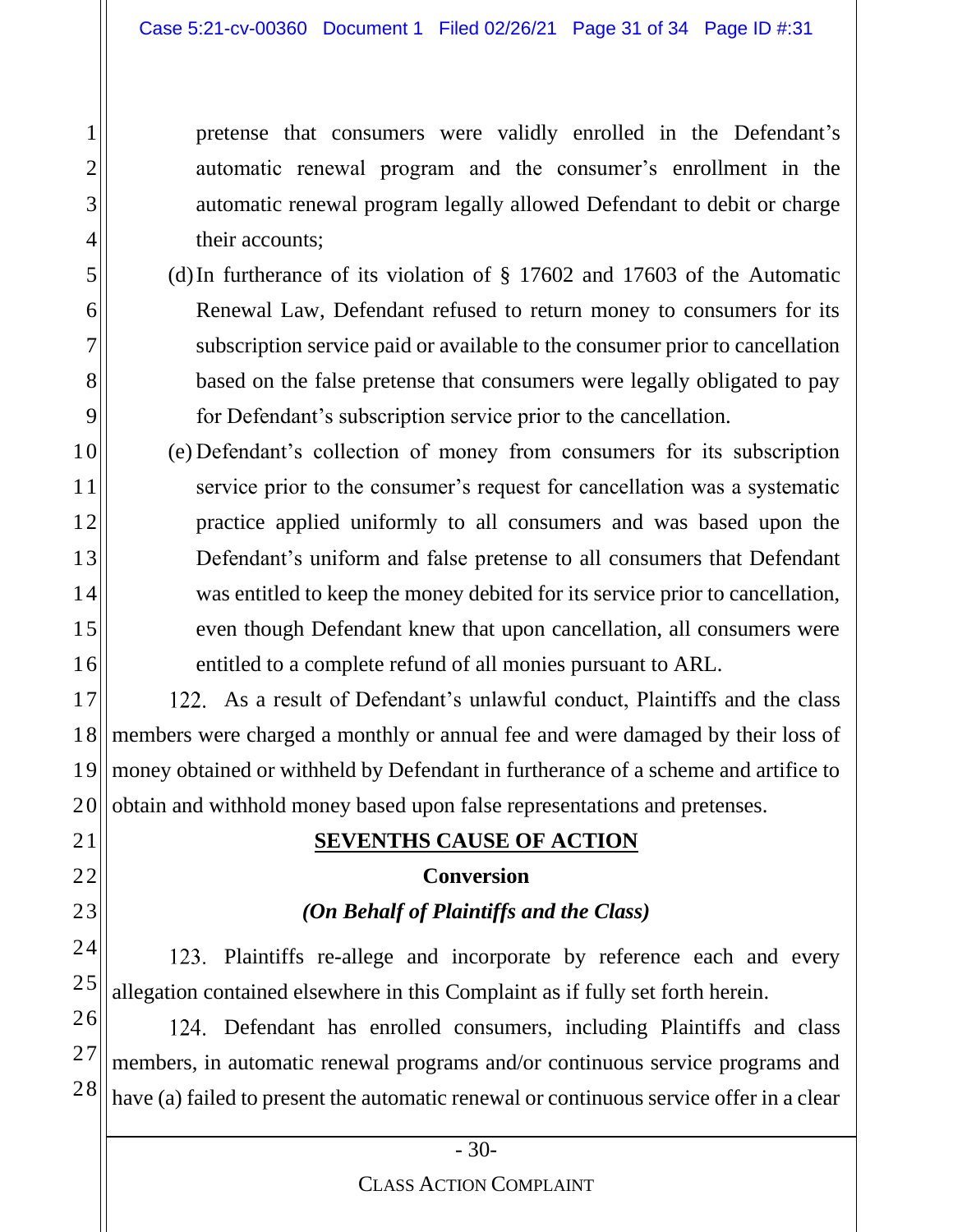1 2 3 4 5 6 7 8  $9$ 10 11 12 and conspicuous manned before the subscription or purchasing agreement is fulfilled and in visual proximity, or in the case of an offer conveyed by voice, in temporal proximity, to the request for consent to the offer, in violation of  $\S 17602(a)(1)$ ; (b) charging the consumer's credit or debit card or the consumer's third-party payment account for an automatic renewal or continuous service without first obtaining the consumer's affirmative consent to an agreement containing clear and conspicuous disclosures of the automatic renewal offer terms or continue service offer terms, in violation of  $\S$  17602(a)(2); and (c) failed to provide an acknowledgment that includes the required clear and conspicuous disclosure of automatic renewal or continuous service offer terms, cancellation policy, information regarding how to cancel, and a toll-free telephone number, electronic mail address, postal address or other mechanism for cancellation, in violation of § 17602(a)(3) and § 17602(b).

13 14 125. Plaintiffs and class members have suffered injury in fact and lost money or property as a result of Defendant's violation of Automatic Renewal Law.

15 16 126. Pursuant to § 17603, all goods received by Plaintiffs and class members are deemed to be an unconditional gift.

17 18 19 20 21 127. Pursuant to § 17535, Defendant's collection and retention of money resulted in the wrongful exercise of dominion over property belonging to Plaintiffs and the class and Plaintiffs and class members are entitled to restitution of all amounts that Defendant charged to Plaintiffs and class members' credit cards, debit card, or thirty-party payment accounts.

22

#### **PRAYER FOR RELIEF**

23 24 25 WHEREFORE, Plaintiffs, individually and on behalf of all class members proposed in this Complaint, respectfully request that the Court enter a judgment in their favor and against Defendant, as follows:

26 27 28 A. Determining that this action may be maintained as a class action under Rule 23 of the Federal Rules of Civil Procedure and appointing them and their Counsel to represent the class;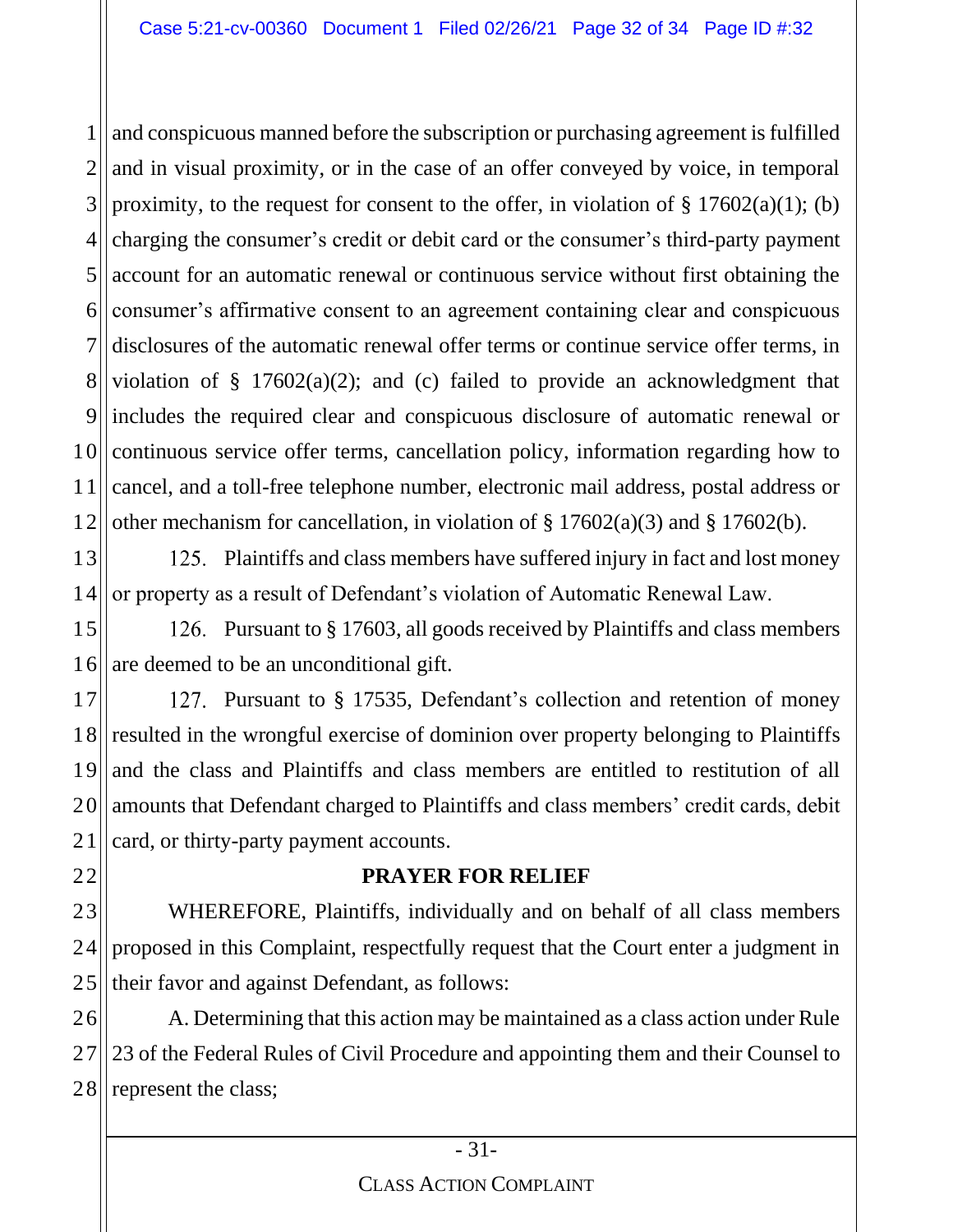B. Requiring Defendant beat the cost of Class notice;

C. Finding Defendant's conduct was unlawful as alleged herein;

C. Enjoining Defendant from engaging in the wrongful conduct complained of herein, and as to violations of the CLRA. As to Plaintiffs' CLRA claim, if Defendant fails to take the corrective action detailed in Plaintiffs' CLRA letter within thirty days of the date of the letter, then Plaintiffs will seek leave to amend their complaint to add a claim for damages under the CLRA;

8 9 D. Requiring restitution and disgorgement of the revenues wrongfully retained as a result of Defendant's wrongful conduct;

10 11 12 E. Awarding Plaintiffs and class members actual damages, compensatory damages, punitive damages, statutory damages, and statutory penalties, in an amount to be determined;

13 14 F. Awarding Plaintiffs and class members costs of suit and attorneys' fees, as allowable by law; and,

15 16 G. Granting such other and further relief as this court may deem just and proper.

#### **DEMAND FOR JURY TRIAL**

Plaintiffs hereby demand a trial by jury of all issues so triable.

DATED: February 26, 2021 Respectfully submitted,

| 21 | /s/ Ronald A. Marron                                              |
|----|-------------------------------------------------------------------|
| 22 | Ronald A. Marron                                                  |
| 23 | <b>LAW OFFICES OF RONALD A. MARRON</b><br><b>RONALD A. MARRON</b> |
| 24 | ron@consumersadvocates.com                                        |
| 25 | <b>ALEXIS M. WOOD</b>                                             |
|    | alexis@consumersadvocates.com                                     |
| 26 | <b>KAS L. GALLUCCI</b>                                            |
| 27 | kas@consumersadvocates.com                                        |
|    | 651 Arroyo Drive                                                  |
| 28 | San Diego, California 92103                                       |
|    |                                                                   |
|    | $-32-$                                                            |
|    | <b>CLASS ACTION COMPLAINT</b>                                     |